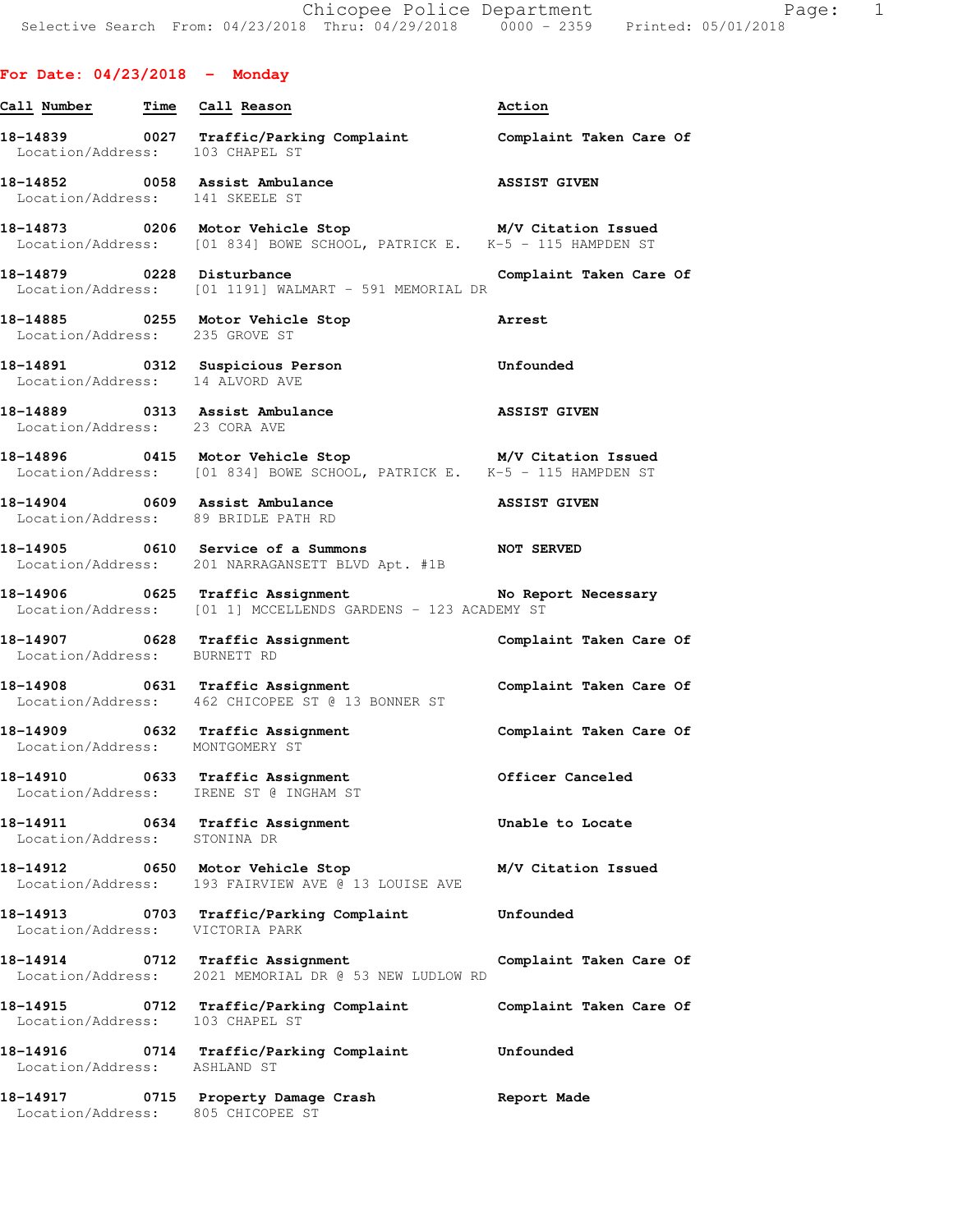Chicopee Police Department Page: 2 Selective Search From: 04/23/2018 Thru: 04/29/2018 0000 - 2359 Printed: 05/01/2018 **18-14918 0720 Public Service SERVED IN HAND**  Location/Address: [01 825] CHICOPEE DISTRICT COURT - 30 CHURCH ST **18-14920 0755 Abandoned/Found Property Report Made**  Location/Address: [02] BEVIER ST **18-14921 0755 Assault & Battery Complaint Report Made**  Location/Address: [01 838] CHICOPEE ACADEMY @SELSER 6-12 - 12 DARE WAY **18-14922 0809 Car Wash Complaint Taken Care Of**  Location/Address: [01 448] SOFT TOUCH AUTO WASH - 1469 GRANBY RD **18-14923 0811 Transport Service Transport complete**  Location/Address: [01 825] CHICOPEE DISTRICT COURT - 30 CHURCH ST **18-14924 0813 Traffic/Parking Complaint Appears Secure After Che**  Location/Address: [01 1852] ROMANO'S PIZZA - 191 EXCHANGE ST **18-14925 0817 Traffic/Parking Complaint Complaint Taken Care Of**  Location/Address: [01 670] CUMBERLAND FARMS - 1061 MEMORIAL DR **18-14926 0819 Traffic/Parking Complaint Complaint Taken Care Of**  Location/Address: [01 61] ST JOAN/ ST GEORGE SCHOOL - 589 GRATTAN ST @ 7 PERCY ST **18-14927 0819 Suspicious M/V Complaint Taken Care Of**  Location/Address: [01 891] CIERPIAL MEMORIAL HOME - 61 GRAPE ST **18-14929 0827 Traffic/Parking Complaint Complaint Taken Care Of**  Location/Address: LOMBARD RD **18-14930 0830 Traffic/Parking Complaint Complaint Taken Care Of <br>Location/Address:** [01 836] LAMBERT - LAVOIE SCHOOL K-5 - 99 KENDALL ST Location/Address: [01 836] LAMBERT - LAVOIE SCHOOL **18-14932 0834 Traffic/Parking Complaint Unable to Locate**  Location/Address: 72 ROSS AVE **18-14933 0848 Traffic/Parking Complaint Complaint Taken Care Of**  Location/Address: GRANBY RD **18-14935 0855 Traffic/Parking Complaint Complaint Taken Care Of**  Location/Address: [01 1577] CHICOPEE MARKETPLACE (CENTRO PROPERTIES) - 591 MEMORIAL DR **18-14936 0856 Breaking & Entering in progres Complaint Taken Care Of**  Location/Address: [01 1422] YOUNG RESIDENCE - 2 BROADWAY CT **18-14937 0901 Motor Vehicle Stop M/V Citation Issued**  Location/Address: [01 425] ELKS, FRATERNAL ORDERS OF - 431 GRANBY RD **18-14938 0913 Public Service Complaint Taken Care Of**  Location/Address: [01 598] DOVERBROOK ESTATES CONDOMINIUMS - 50 DOVERBROOK RD **18-14939 0957 Traffic/Parking Complaint Complaint Taken Care Of**  Location/Address: [01 1577] CHICOPEE MARKETPLACE (CENTRO PROPERTIES) - 591 MEMORIAL DR **18-14940 1001 Disabled Motor Vehicle Complaint Taken Care Of**  Location/Address: 26 CHICOPEE ST @ 43 GRANBY RD **18-14941 1011 Keep The Peace-Others Advised**  Location/Address: 74 VIEW ST **18-14942 1016 Assault & Battery Complaint Report Made**  Location/Address: 89 BEVERLY ST **18-14943 1023 Motor Vehicle Stop Advised**  Location/Address: 17 BASIL RD **18-14944 1031 Traffic/Parking Complaint Unable to Locate**  Location/Address: CYRAN ST **18-14945 1043 Firearms Investigation Report Made**  Location/Address: 886 CHICOPEE ST Apt. #2FL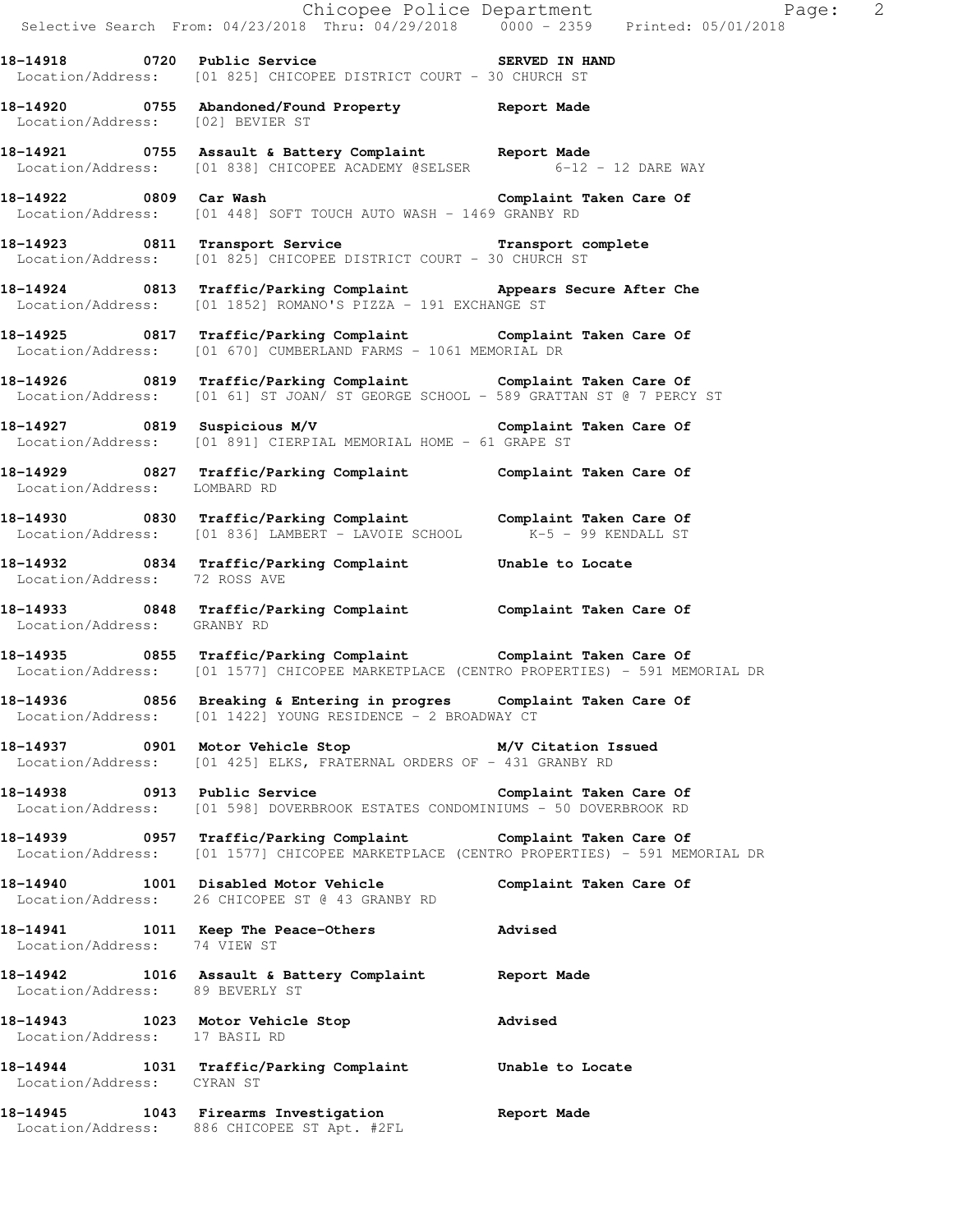**18-14946 1045 Traffic/Parking Complaint Unable to Locate**  Location/Address: 96 CHESTNUT ST

**18-14947 1055 Malicious Damage-Past Report Made**  Location/Address: 1340 MEMORIAL DR

**18-14949 1112 Check The Well Being Unable to Locate**  Location/Address: 830 CHICOPEE ST

**18-14950 1118 Assist Ambulance Assisted other Agency**  Location/Address: 200 LAMBERT TER Apt. #53

**18-14951 1213 Property Damage Crash Report Made**  Vicinity of: [01 460] VALLEY OPPORTUNITY COUNCIL (TRANSPORTATION) - 152 CENTER ST

Location/Address: PERRY ST

**18-14953 1217 Disabled Motor Vehicle Unable to Locate**  Location/Address: 2 SPRINGFIELD ST

**18-14955 1225 Assist Ambulance ASSIST GIVEN**  Location/Address: [01 1272] FAMILY DOLLAR #1972 - 209 EXCHANGE ST

Location/Address: 55 STEDMAN ST

**18-14958 1240 Motor Vehicle Stop Advised**  Location/Address: 696 EAST MAIN ST @ 9 CAREW ST

**18-14957 1241 Motor Vehicle Stop M/V Citation Issued**  Location/Address: EAST MAIN ST

**18-14959 1242 Property Damage Crash Report Made**  Location/Address: [01 1545] FERNANDES RESIDENCE - 455 FULLER RD

**18-14960 1254 Motor Vehicle Stop Advised**  Location/Address: 15 MARYLAND AVE @ 720 E MAIN ST

**18-14961 1300 Firearms Investigation Report Made**  Location/Address: 108 ST JAMES AVE

**18-14962 1311 Traffic/Parking Complaint Unable to Locate**  Location/Address: CALVARY CEMETARY - 392 HAMPDEN ST

Location/Address: SHERIDAN ST

**18-14964 1324 Transport Service Transport complete**  Location: BAYSTATE MEDICAL CENTER

**18-14966 1347 Traffic/Parking Complaint Complaint Taken Care Of**  Location/Address: [01 632] DAYS INN/ TRUMPETS - 450 MEMORIAL DR

**18-14967 1401 Traffic/Parking Complaint Complaint Taken Care Of**  Location/Address: [01 843] CHICOPEE COMP HIGH SCHOOL - ROLF AVE

**18-14968 1419 Check The Well Being Advised**  Location/Address: 18 REED AVE

**18-14969 1426 Traffic/Parking Complaint Unable to Locate**  Location/Address: CYRAN ST

**18-14970 1437 Larceny Complaint Past Report Made**  Location/Address: 127 BOSTWICK LN **18-14971 1439 Traffic/Parking Complaint Advised**  Location/Address: 68 WARREGAN ST

**18-14972 1439 Public Service Advised** 

**18-14952 1217 Public Service Complaint Taken Care Of** 

18-14956 1237 Disturbance **1237 Disturbance** Complaint Taken Care Of

**18-14963 1318 Animal Complaint Unable to Locate**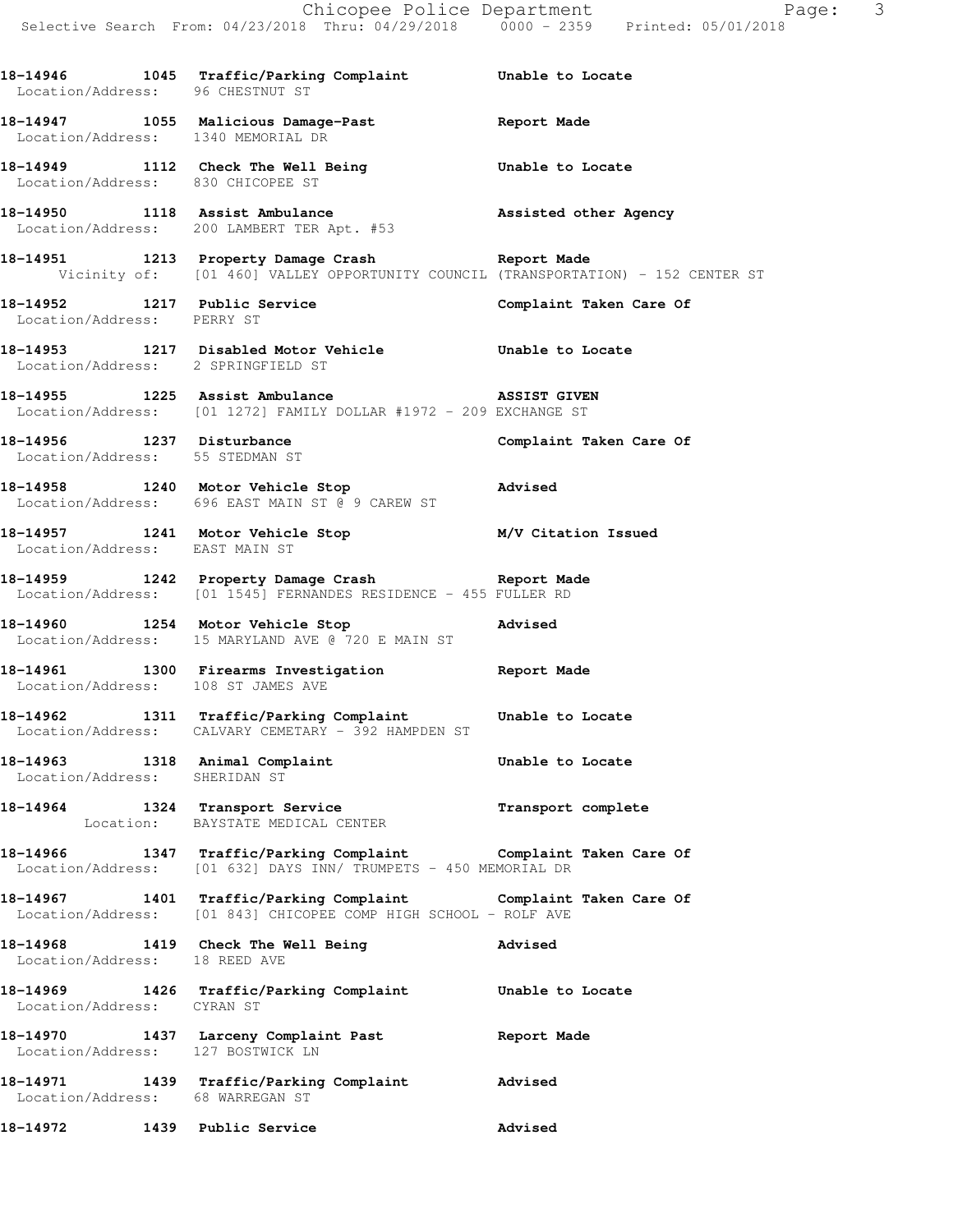|                                                                   | Chicopee Police Department<br>Selective Search From: 04/23/2018 Thru: 04/29/2018 0000 - 2359 Printed: 05/01/2018                                      | Page: 4                 |
|-------------------------------------------------------------------|-------------------------------------------------------------------------------------------------------------------------------------------------------|-------------------------|
|                                                                   |                                                                                                                                                       |                         |
|                                                                   | Location/Address: 391 OFF RAMP - CHICOPEE ST                                                                                                          |                         |
|                                                                   | 18-14973 1441 Larceny Complaint Past Report Made<br>Location/Address: [01 718] CVS 693 - 1616 MEMORIAL DR                                             |                         |
|                                                                   | 18-14975 1502 MAIL RUN <b>1888 1899 1899 1899 1899 1899 1899</b> Complaint Taken Care Of<br>Location/Address: [01 368] CITY HALL ANNEX - 274 FRONT ST |                         |
| 18-14976 1503 Disturbance                                         | Location/Address: [01 817] LARRYS HEATING HARDWARE PLUMBING SUPPLY - 155 EAST MAIN ST                                                                 | Advised                 |
|                                                                   | 18-14977 1509 Larceny Complaint Past Report Made<br>Location/Address: 44 ELDRIDGE ST                                                                  |                         |
|                                                                   | 18-14978 1519 Drug/Narcotic Activity <b>Advised</b><br>Location/Address: 95 ELCON DR                                                                  |                         |
| Location/Address: 310 NEW LUDLOW RD                               | 18-14979 1601 Assist Ambulance                                                                                                                        | <b>ASSIST GIVEN</b>     |
| Location/Address: 391 CHICOPEE ST                                 | 18-14982 1623 Check The Well Being Complaint Taken Care Of                                                                                            |                         |
|                                                                   | 18-14983 1635 Car Wash 18-14983 Complaint Taken Care Of<br>Location/Address: [01 448] SOFT TOUCH AUTO WASH - 1469 GRANBY RD                           |                         |
|                                                                   | 18-14984 1650 Property Damage Crash Report Made<br>Location/Address: [01 1328] SHERWIN WILLIAMS - 544 MEMORIAL DR                                     |                         |
| Location/Address: 549 CHICOPEE ST                                 | 18-14986 1708 Assist Ambulance Nassist Given                                                                                                          |                         |
|                                                                   | 18-14988 1723 Larceny- In Progress 18-14988<br>Location/Address: [01 1252] MARSHALL'S - 591P MEMORIAL DR                                              |                         |
|                                                                   | 18-14989 1727 Disabled Motor Vehicle NassiST GIVEN<br>Location/Address: NEAR 391 - CHICOPEE ST                                                        |                         |
| Location/Address: SUMMIT AVE                                      | 18-14990 1738 Juvenile Complaint 18-14990 100 1738                                                                                                    |                         |
| 18-14991<br>Location/Address: WHEATLAND AVE                       | 1738 Public Service                                                                                                                                   | Advised                 |
| 18-14992 1745 Disturbance                                         | Location/Address: [01 1722] ALDI - 505 MEMORIAL DR                                                                                                    | Report Made             |
|                                                                   | 18-14993 1749 Property Damage Crash<br>Location/Address: 38 SANDERS ST                                                                                | Arrest                  |
| Location/Address: WHEATLAND AVE                                   | 18-14994 1752 DPW/CELD/WATER NOTIFIED                                                                                                                 | Complaint Taken Care Of |
| 18-14995 1803 Assist Ambulance<br>Location/Address: 215 MURPHY LN |                                                                                                                                                       | <b>ASSIST GIVEN</b>     |
|                                                                   | 18-14996 1812 Larceny- In Progress<br>Location/Address: 232 MEADOW ST @ 61 ST ANTHONY ST                                                              | Unable to Locate        |
| Location/Address: 94 ROYAL ST                                     | 18-14998 1818 Check The Well Being                                                                                                                    | Complaint Taken Care Of |
| Location/Address: 87 BEVERLY ST                                   | 18-15000 1832 Neighbor/Landlord Dispute                                                                                                               | Advised                 |
| Location/Address: 65 CARPENTER AVE                                | 18-15001 1834 Property Damage Crash                                                                                                                   | Report Made             |
| 18-15003                                                          | 1850 Neighbor/Landlord Dispute<br>Location/Address: 55 FOREST ST Apt. #2FL                                                                            | Advised                 |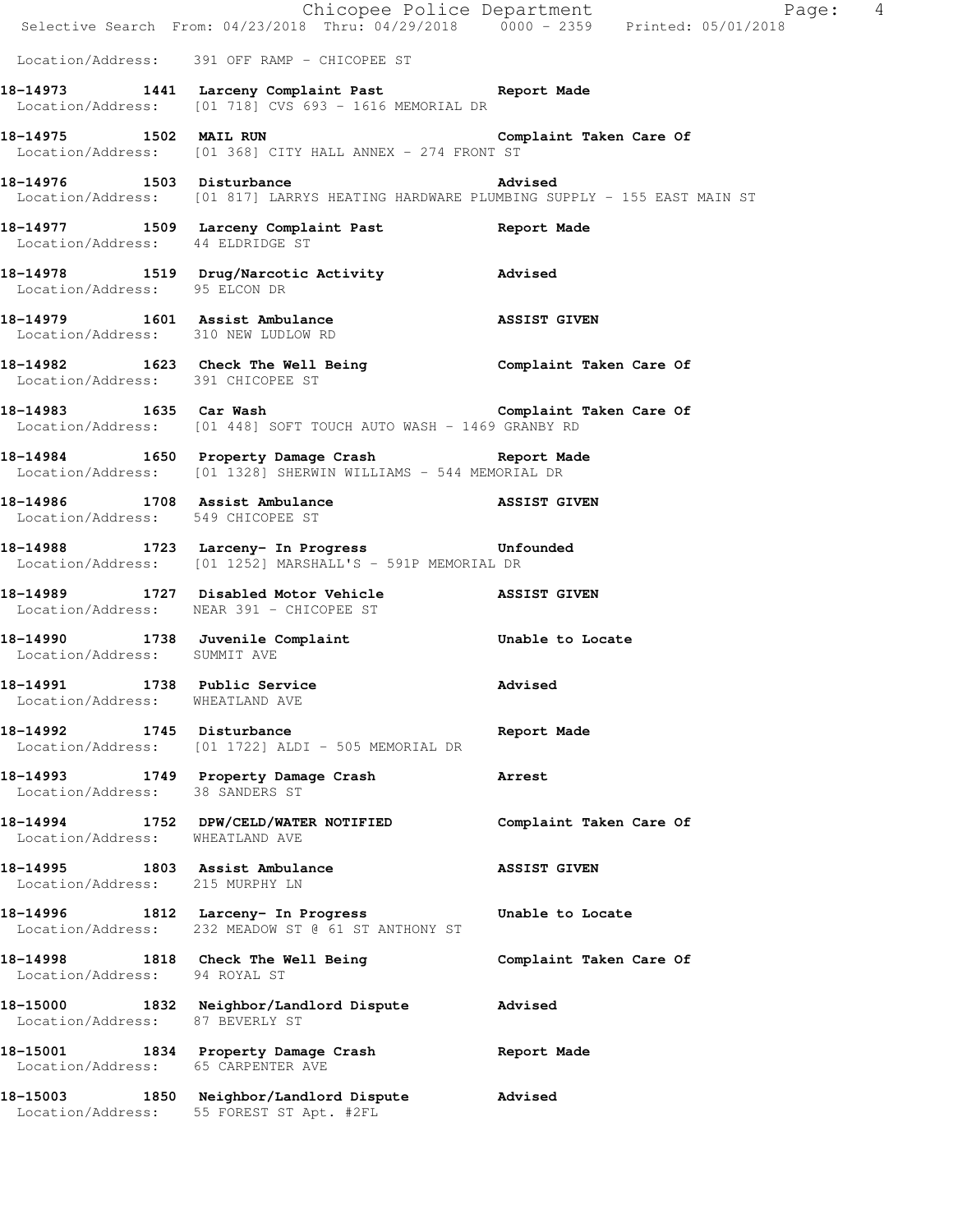**18-15004** 1902 Assist Fire **1902 Assist Film**  Location/Address: 173 WILSON AVE **18-15005 1920 Traffic/Parking Complaint Unable to Locate**  Location/Address: 30 FULLER RD @ 365 MEMORIAL DR **18-15007 1929 Public Service Report Made**  Location/Address: 24 HASTINGS ST **18-15008 1931 Check The Well Being Unable to Locate**  Location/Address: [01 558] CHICOPEE BOYS & GIRLS CLUB INC. - 580 MEADOW ST **18-15009 1936 Traffic/Parking Complaint Report Made**  Location/Address: [01 542] DUGOUT - 134 MEADOW ST **18-15010 1942 Larceny Complaint Past Report Made**  Location/Address: 27 REED AVE **18-15011 1942 Assist Other Police Department Unable to Locate**  Location/Address: 244 CHICOPEE ST Apt. #2 **18-15012 2017 Breaking & Entering in progres Appears Secure After Che**  Location/Address: 30 LARCHMONT ST **18-15013 2027 Loud Music Advised**  Location/Address: [01 1614] TWO GUYS AUTO SALES - 926 FRONT ST **18-15014 2030 Breaking & Entering-Report Report Made**  Location/Address: 18 BEMIS ST Apt. #1L 18-15015 2039 Disturbance **Complaint Taken Care Of** Location/Address: [01 44] DOOGANS DELI - 140 BROADWAY **18-15016 2042 Assist Fire ASSIST GIVEN**  Location/Address: [01 1238] USED TIRE MAXX - 519 FRONT ST Apt. #3FL **18-15017 2043 Stolen M/V L/P Report Advised**  Location/Address: 74 MONROE ST **18-15019 2126 Suspicious Person Unable to Locate**  Location/Address: 35 CENTER ST **18-15020 2150 51a Check Child's Welfare Complaint Taken Care Of**  Location/Address: 46 ELMER DR **18-15021 2200 Public Service Unable to Locate**  Location/Address: LOVELAND TER **18-15023 2309 Loud Music Complaint Taken Care Of**  Location/Address: [01 39] MAC ARTHUR TERRACE APARTMENTS - 70 BROADWAY Apt. #128 **18-15025 2348 Property Damage Crash Report Made**  Location/Address: JEFFREY'S CORNER - 1204 GRANBY RD **18-15026 2357 Public Service Advised**  Location/Address: WOODSTOCK ST @ HIGGINS CIR **For Date: 04/24/2018 - Tuesday 18-15027 0008 Assist Fire False Alarm** 

 Location/Address: 70 ORCHARD ST **18-15041 0053 Traffic/Parking Complaint Complaint Taken Care Of**  Location/Address: 103 CHAPEL ST **18-15055 0124 Traffic/Parking Complaint Complaint Taken Care Of**  Location/Address: [01 13] FOREIGN AUTO PARTS - 200 EXCHANGE ST

**18-15079 0211 Check The Well Being Unable to Locate**  Location/Address: 14 GERARD LN Apt. #14K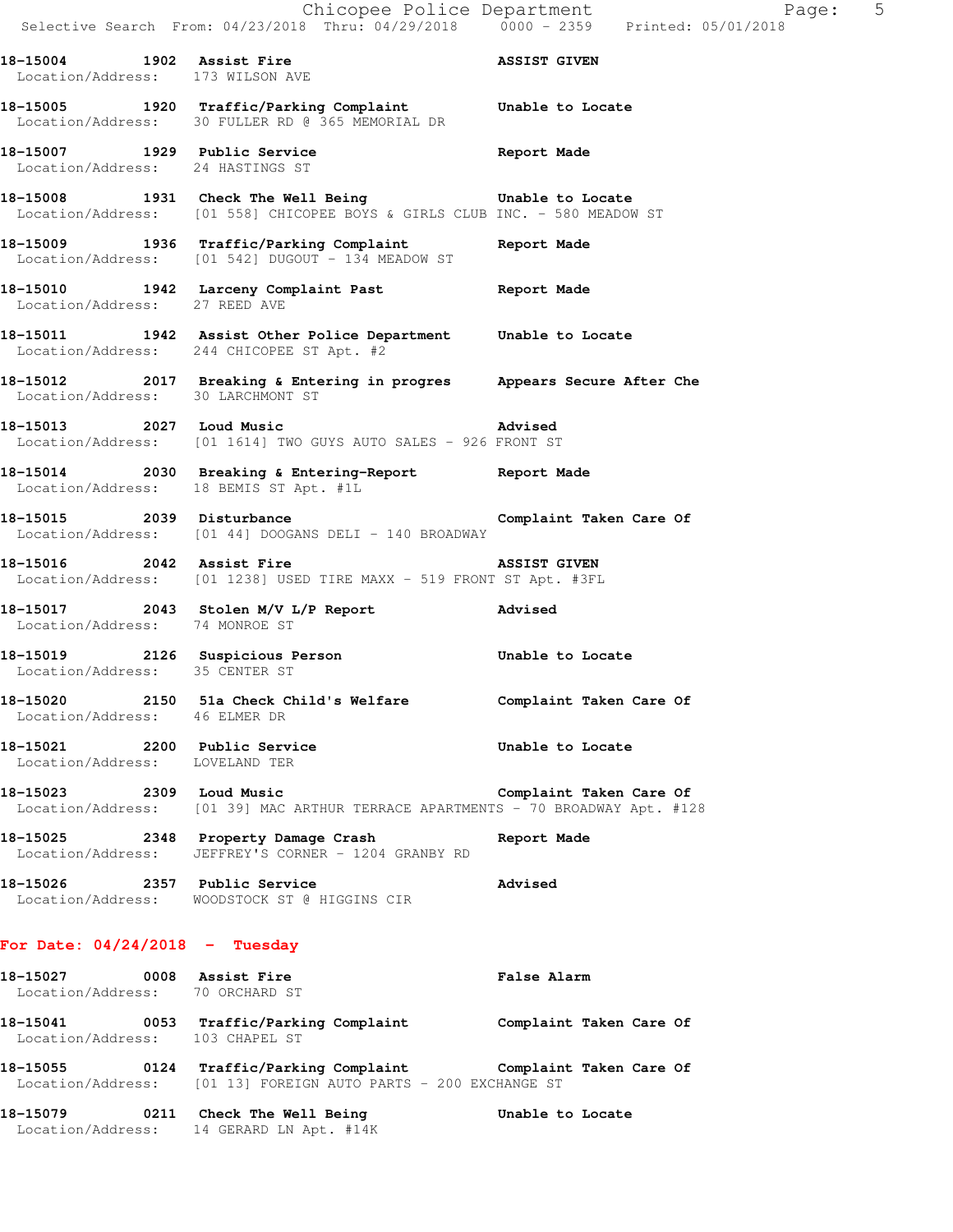**18-15080 0219 Motor Vehicle Stop M/V Citation Issued**  Location/Address: 900 CHICOPEE ST **18-15089 0253 Suspicious M/V Advised**  Location/Address: WALTON ST @ HAMPDEN ST **18-15096 0323 Traffic/Parking Complaint Criminal Complaint Reque**  Location/Address: [01 927] CHUCKS AUTO SERVICE - 78 WEST ST **18-15099 0425 Disturbance Advised**  Location/Address: 60 HORSESHOE DR **18-15102 0515 Suspicious M/V Complaint Taken Care Of**  Location/Address: 1295 MONTGOMERY ST @ 31 PROSPECT ST **18-15107 0625 Motor Vehicle Stop M/V Citation Issued**  Location/Address: [01 834] BOWE SCHOOL, PATRICK E. K-5 - 115 HAMPDEN ST **18-15108 0628 Traffic Assignment Complaint Taken Care Of**  Location/Address: GRANBY RD **18-15109 0630 Traffic Assignment Complaint Taken Care Of**  Location/Address: MEMORIAL DR **18-15110 0631 Traffic Assignment Complaint Taken Care Of**  Location/Address: BURNETT RD **18-15111 0631 Traffic Assignment Complaint Taken Care Of**  Location/Address: 427 GRATTAN ST **18-15112 0631 Traffic Assignment Complaint Taken Care Of**  Location/Address: 462 CHICOPEE ST @ 13 BONNER ST **18-15113 0632 Service of a Summons Unable to Locate**  Location/Address: 267B CHICOPEE ST Apt. #5 **18-15114 0632 Traffic Assignment Complaint Taken Care Of**  Location/Address: STONINA DR **18-15116 0633 Traffic Assignment Complaint Taken Care Of**  Location/Address: NEW LUDLOW RD 18-15115 **18-15115** 0634 Traffic Assignment **Complaint Taken Care Of**  Location/Address: STONINA DR **18-15117 0636 Motor Vehicle Stop M/V Citation Issued**  Location/Address: 462 CHICOPEE ST @ 27 CLARK ST **18-15118 0637 Traffic Assignment No Report Necessary**  Location/Address: [01 1] MCCELLENDS GARDENS - 123 ACADEMY ST **18-15119 0637 Property Damage Crash Report Made**  Location/Address: 735 MEMORIAL DR Apt. #106 **18-15121 0644 Traffic Assignment Complaint Taken Care Of**  Location/Address: [01 879] FAIRVIEW PEDIATRICS - 1176 MEMORIAL DR **18-15123 0645 Traffic Assignment Complaint Taken Care Of**  Location/Address: GRANBY RD **18-15124 0649 Service of a Summons NOT SERVED**  Location/Address: 18 BEMIS ST Apt. #1L **18-15126 0652 Traffic Assignment Complaint Taken Care Of**  Location/Address: TREMONT ST **18-15127 0653 Traffic Assignment Advised**  Location/Address: INGHAM ST @ IRENE ST

**18-15128 0705 Assist Ambulance ASSIST GIVEN**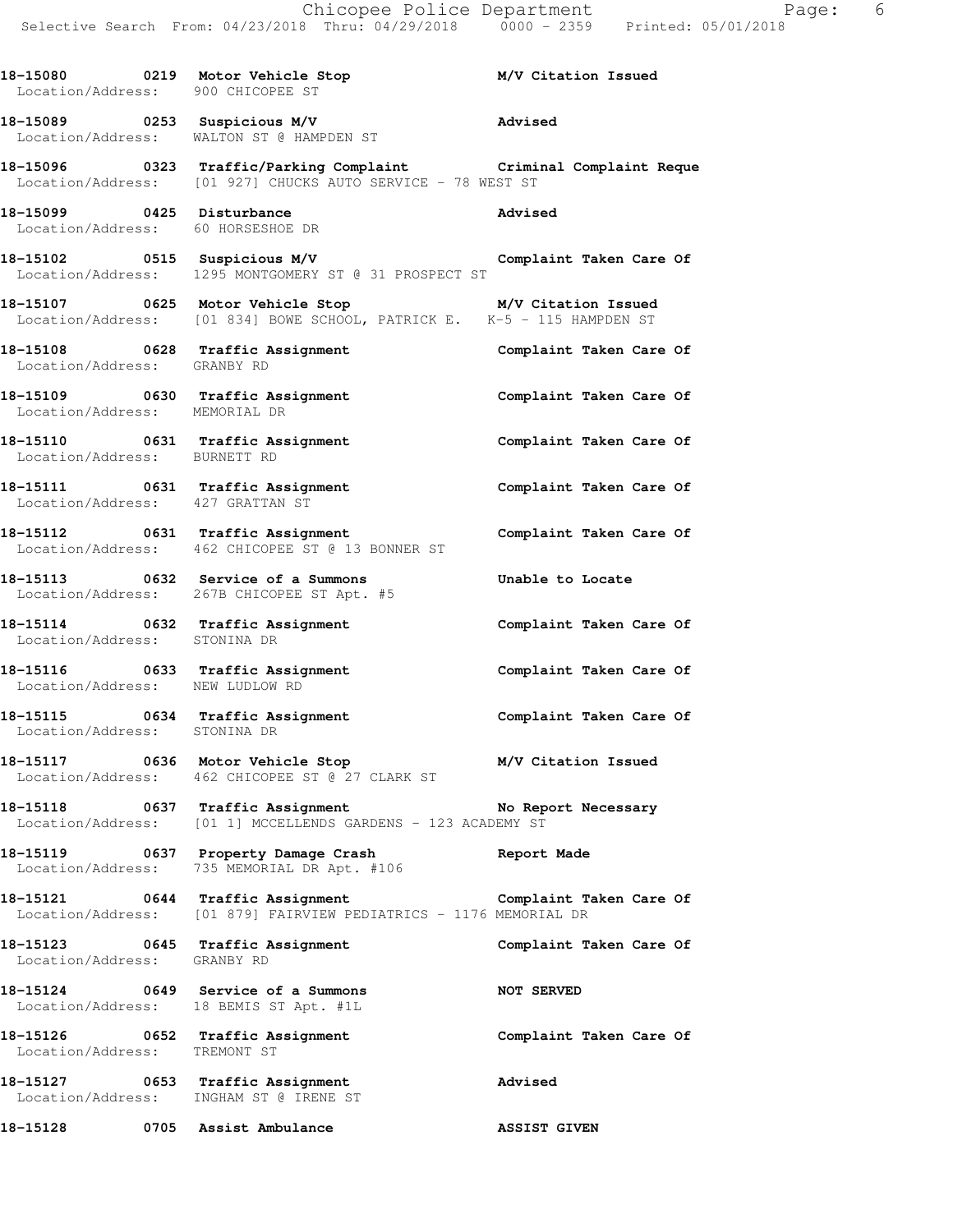|                                                              |                                                                                                                                                           | E Chicopee Police Department<br>Selective Search From: 04/23/2018 Thru: 04/29/2018 0000 - 2359 Printed: 05/01/2018<br>$\overline{7}$<br>Page: |
|--------------------------------------------------------------|-----------------------------------------------------------------------------------------------------------------------------------------------------------|-----------------------------------------------------------------------------------------------------------------------------------------------|
| Location/Address: 126 BLANCHWOOD AVE                         |                                                                                                                                                           |                                                                                                                                               |
|                                                              | 18-15130 0709 Public Service 3 SERVED IN HAND<br>Location/Address: [01 825] CHICOPEE DISTRICT COURT - 30 CHURCH ST                                        |                                                                                                                                               |
|                                                              | 18-15131 0715 Motor Vehicle Stop M/V Citation Issued<br>Location/Address: 32 EMPIRE ST @ 447 CHICOPEE ST                                                  |                                                                                                                                               |
| 18-15228 0715 THREATS MADE                                   | Location/Address: 71 WEST ST Apt. #404                                                                                                                    | Report Made                                                                                                                                   |
| Location/Address: 54 THOMAS ST                               | 18-15132 0735 Public Service 2011 Advised                                                                                                                 |                                                                                                                                               |
|                                                              | 18-15133 0810 Transport Service Complaint Taken Care Of<br>Location/Address: [01 825] CHICOPEE DISTRICT COURT - 30 CHURCH ST                              |                                                                                                                                               |
|                                                              | 18-15134 0813 Property Damage Crash Report Made Location/Address: 114 MEADOW ST @ 35 NASSAU ST                                                            |                                                                                                                                               |
|                                                              | 18-15135 0822 Check The Well Being 5 Unable to Locate                                                                                                     | Location/Address: [01 1102] CANTERBURY ARMS CHICOPEE HOUSING - 165 EAST MAIN ST Apt. #405                                                     |
|                                                              | 18-15136 0830 Traffic/Parking Complaint Complaint Taken Care Of Location/Address: [01 836] LAMBERT - LAVOIE SCHOOL K-5 - 99 KENDALL ST                    |                                                                                                                                               |
|                                                              | 18-15137 0833 Traffic/Parking Complaint Complaint Taken Care Of<br>Location/Address: [01 670] CUMBERLAND FARMS - 1061 MEMORIAL DR                         |                                                                                                                                               |
| Location/Address: 72 ROSS AVE                                | 18-15138 0850 Traffic/Parking Complaint Unable to Locate                                                                                                  |                                                                                                                                               |
| Location/Address: PENDLETON AVE                              | 18-15139 0855 Juvenile Complaint 0fficer Canceled                                                                                                         |                                                                                                                                               |
|                                                              | 18-15140 0858 Warrant Service <b>18-15140</b> Arrest<br>Location/Address: [01 838] CHICOPEE ACADEMY @SELSER 6-12 - 12 DARE WAY                            |                                                                                                                                               |
|                                                              | 18-15141 0921 Traffic/Parking Complaint Advised<br>Location/Address: 560 MEMORIAL DR @ 5 MASSACHUSETTS TPKE                                               |                                                                                                                                               |
|                                                              | 18-15142 		 0934 Traffic/Parking Complaint 		 Complaint Taken Care Of<br>Location/Address: [01 632] DAYS INN/ TRUMPETS - 450 MEMORIAL DR                  |                                                                                                                                               |
|                                                              | 18-15144 0944 Transport Service<br>Location: SPFLD JUVENILE COURT                                                                                         | Transport complete                                                                                                                            |
|                                                              | 18-15145   0947   Traffic/Parking Complaint   Complaint Taken Care Of Location/Address:   2 SPRINGFIELD ST                                                |                                                                                                                                               |
| 18-15146 0947 Loud Music<br>Location/Address: 132 ONDRICK DR |                                                                                                                                                           | Advised                                                                                                                                       |
|                                                              | 18-15148 1005 Public Service<br>Location/Address: [01 1102] CANTERBURY ARMS CHICOPEE HOUSING - 165 EAST MAIN ST                                           | Unfounded                                                                                                                                     |
|                                                              | 18-15151 1045 Service of a Summons Unable to Locate<br>Location/Address: 267 CHICOPEE ST Apt. #B5                                                         |                                                                                                                                               |
| 18-15156 1114 Shoplifter                                     | <b>Example 2</b> Advised<br>Location/Address: [01 1252] MARSHALL'S - 591P MEMORIAL DR                                                                     |                                                                                                                                               |
| Location/Address: 80 MEETINGHOUSE RD                         | 18-15160 1126 Assist Other Police Department Assisted other Agency                                                                                        |                                                                                                                                               |
|                                                              | 18-15161 1139 Traffic/Parking Complaint Complaint Taken Care Of<br>Location/Address: [01 1577] CHICOPEE MARKETPLACE (CENTRO PROPERTIES) - 591 MEMORIAL DR |                                                                                                                                               |
|                                                              | 18-15162 1145 Malicious Damage-Past Report Made<br>Location/Address: [01 825] CHICOPEE DISTRICT COURT - 30 CHURCH ST                                      |                                                                                                                                               |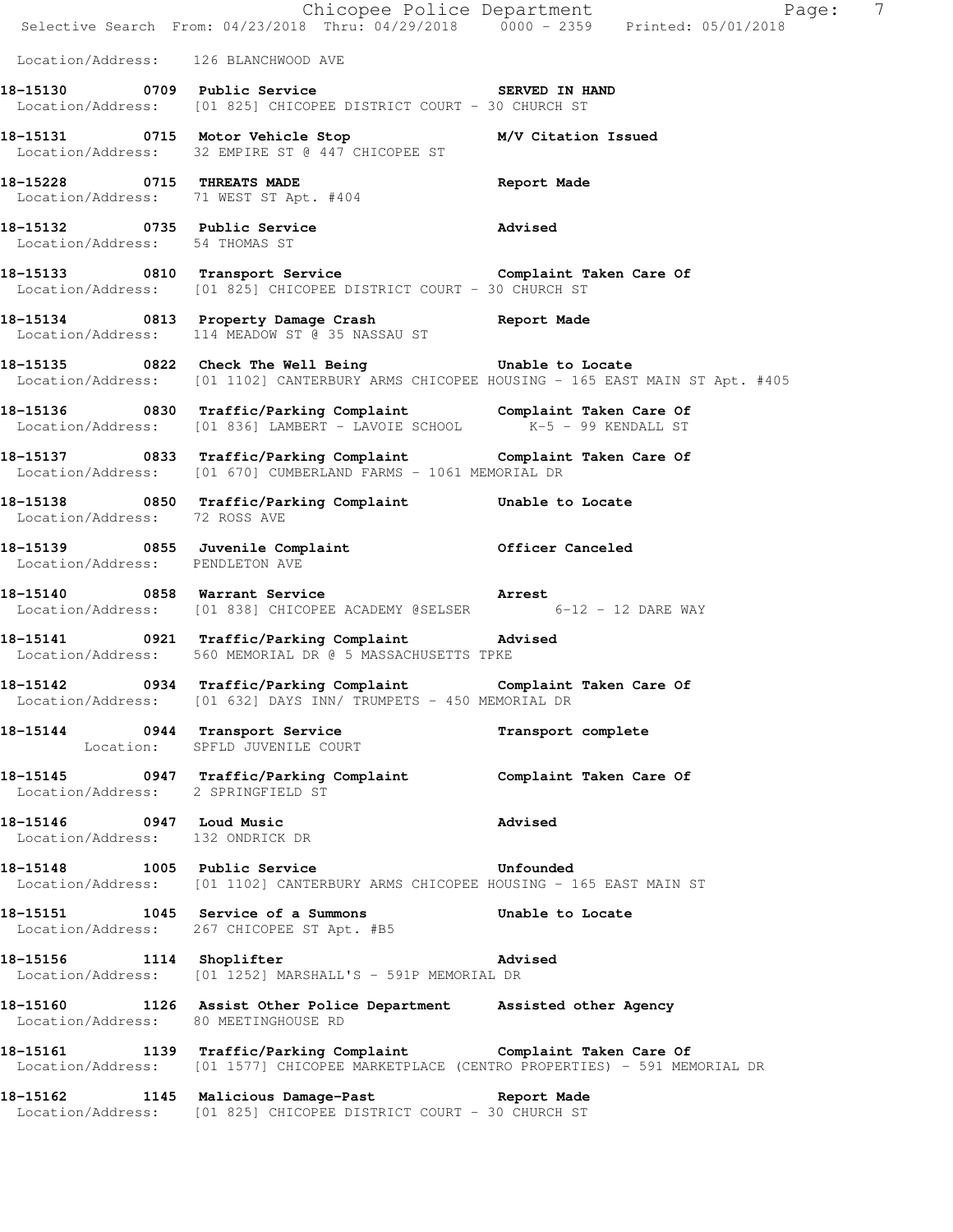|                                                               |                                                                                                                                          | Chicopee Police Department<br>Selective Search From: 04/23/2018 Thru: 04/29/2018 0000 - 2359 Printed: 05/01/2018 |
|---------------------------------------------------------------|------------------------------------------------------------------------------------------------------------------------------------------|------------------------------------------------------------------------------------------------------------------|
|                                                               | 18-15163 1146 Traffic/Parking Complaint Complaint Taken Care Of Location/Address: 58 RIVERVIEW TER                                       |                                                                                                                  |
| Location/Address: 96 LAUZIER TER                              | 18-15164 1203 Public Service <b>1208</b> Report Made                                                                                     |                                                                                                                  |
|                                                               | 18-15166 1209 Public Service <b>ASSIST GIVEN</b><br>Location/Address: [01 1779] CERRUTI RESIDENCE - 145 CLARENDON AVE                    |                                                                                                                  |
| 18-15168 1255 Undesirable<br>Location/Address: 19 WILLETTE ST |                                                                                                                                          | Unable to Locate                                                                                                 |
|                                                               | 18-15169 1305 Suspicious Person 18-15169 Complaint Taken Care Of<br>Location/Address: [01 328] SAMS CONVENIENCE STORE - 147 BROADWAY     |                                                                                                                  |
|                                                               | 18-15171 1305 Disturbance Unfounded<br>Location/Address: [01 1394] WALGREENS DRUGS STORE - 1195 GRANBY RD                                |                                                                                                                  |
| Location/Address: 100 PELOQUIN DR                             | 18-15172 1321 Check The Well Being Talse Alarm                                                                                           |                                                                                                                  |
| Location/Address: 50 LORIMER ST                               | 18-15173 1401 Assist Ambulance <b>1898 1899 1899 1899</b> ASSIST GIVEN                                                                   |                                                                                                                  |
|                                                               | 18-15174 1405 MAIL RUN <b>Complaint Taken Care Of</b><br>Location/Address: [01 368] CITY HALL ANNEX - 274 FRONT ST                       |                                                                                                                  |
|                                                               | 18-15175 1405 Traffic/Parking Complaint Complaint Taken Care Of<br>Location/Address: [01 843] CHICOPEE COMP HIGH SCHOOL - ROLF AVE       |                                                                                                                  |
|                                                               | 18-15177 1436 Traffic/Parking Complaint Appears Secure After Che<br>Location/Address: [01 2049] SUPER SAVER LAUNDROMAT - 199 EXCHANGE ST |                                                                                                                  |
|                                                               | 18-15180 1443 Motor Vehicle Stop M/V Citation Issued<br>Location/Address: [01 839] STEFANIK SCHOOL, GENERAL. JOHN J. K-5 - 720 MEADOW ST |                                                                                                                  |
| 18-15181 1501 Public Service                                  | <b>ASSIST GIVEN</b><br>Location/Address: [01 1368] WESTERN MA REGIONAL WOMENS CORRECTIONAL - 701 CENTER ST                               |                                                                                                                  |
| Location/Address: 27 JULIA AVE                                | 18-15182 1502 THREATS MADE<br><b>Example 2</b> Advised                                                                                   |                                                                                                                  |
| Location/Address: 115 MONTCALM ST                             | 18-15184 1509 Property Damage Crash                                                                                                      | Report Made                                                                                                      |
| Location/Address: 42 REEDSTONE AVE                            | 18-15185 1513 Firearms Investigation 1518 Report Made                                                                                    |                                                                                                                  |
|                                                               | 18-15186 1524 Motor Vehicle Stop 1997 M/V Citation Issued<br>Location/Address: 806 FRONT ST @ 19 WHEATLAND AVE                           |                                                                                                                  |
|                                                               | 18-15187 1559 Property Damage Crash 18-15187 Report Made<br>Location/Address: [01 1191] WALMART - 591 MEMORIAL DR                        |                                                                                                                  |
| 18-15188 1613 Car Wash                                        | Location/Address: [01 448] SOFT TOUCH AUTO WASH - 1469 GRANBY RD                                                                         | Complaint Taken Care Of                                                                                          |
| Location/Address: 74 MONROE ST                                | 18-15190 1626 Stolen M/V L/P Report Advised                                                                                              |                                                                                                                  |
| Location/Address: EXCHANGE ST                                 | 18-15191 1629 Breaking & Entering-Report Unfounded                                                                                       |                                                                                                                  |
|                                                               | 18-15193 1639 Drug Overdose<br>Location/Address: 47 BLANCHE ST Apt. #2L                                                                  | Report Made                                                                                                      |
|                                                               | 18-15195 1658 Identity Fraud/Theft<br>Location/Address: 20 JOHN ST Apt. #2L                                                              | Report Made                                                                                                      |
| 18-15197 1730 Abandoned M/V<br>Location/Address: PERRY ST     |                                                                                                                                          | Complaint Taken Care Of                                                                                          |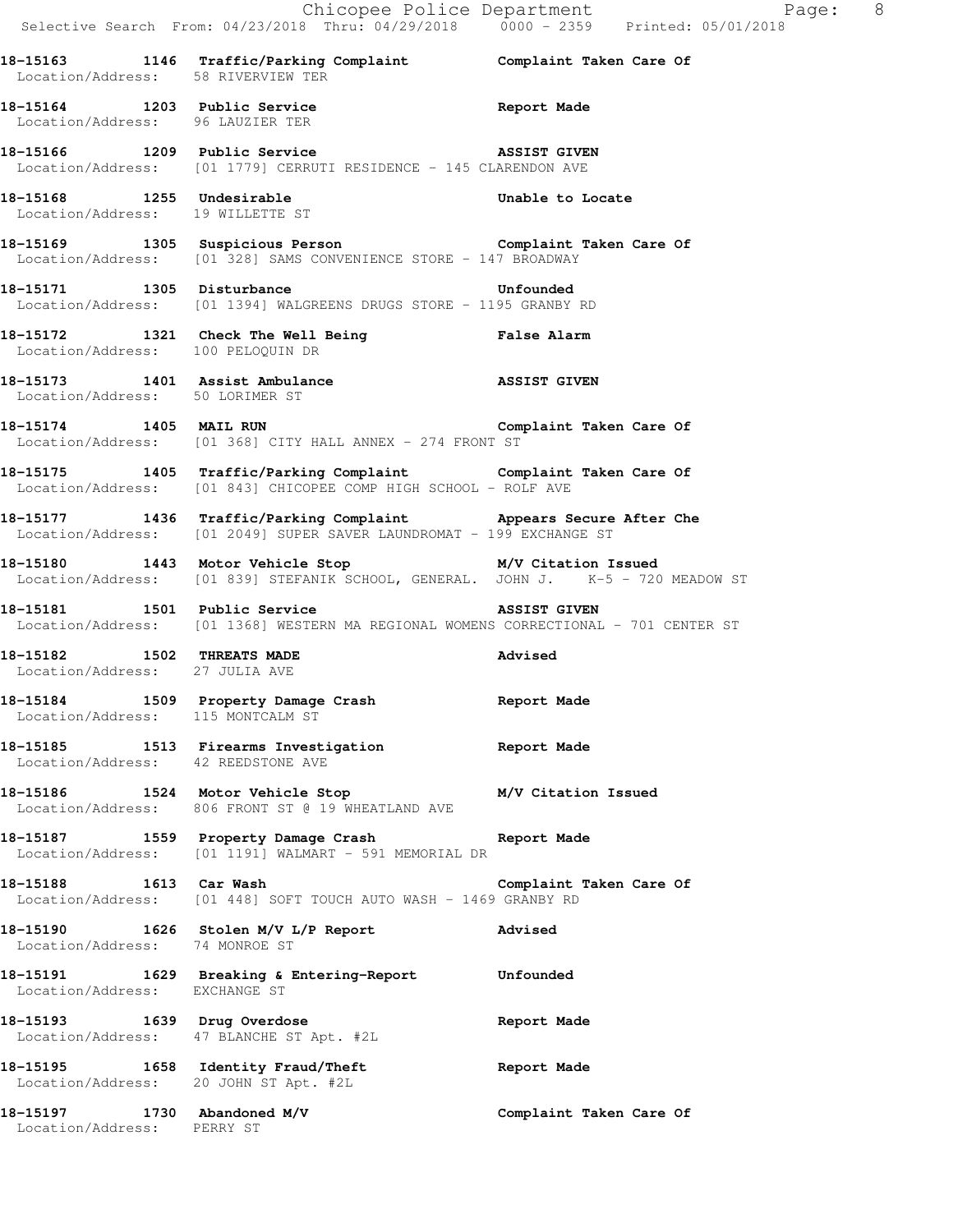**18-15198 1759 Firearms Investigation Complaint Taken Care Of**  Location/Address: 42 REEDSTONE AVE **18-15199 1801 Assault & Battery Complaint No Report Necessary**  Location/Address: [01 850] LINCOLN GROVE - PARK - 224 BROADWAY 18-15200 1807 Shoplifter **1807** Shoplister **Report Made** Location/Address: [01 653] DOLLAR GENERAL - 1968 MEMORIAL DR **18-15201 1818 Property Damage Crash Report Made**  Location/Address: 19 ERLINE ST Apt. #2 **18-15202 1828 Traffic/Parking Complaint Complaint Taken Care Of**  Location/Address: LORRAINE ST 18-15203 1834 Public Service **Complaint Taken Care Of**  Location/Address: 36 ARTISAN ST **18-15204 1846 Assist Ambulance ASSIST GIVEN**  Location/Address: 48 SOUTHWICK ST **18-15205 1854 Neighbor/Landlord Dispute Advised**  Location/Address: 121 LORRAINE ST **18-15206 1925 Assault & Battery Complaint Advised**  Location/Address: [01 850] LINCOLN GROVE - PARK - 224 BROADWAY **18-15207 1926 Assist Ambulance ASSIST GIVEN**  Location/Address: 57 BEESLEY AVE **18-15208 1932 Motor Vehicle Stop Advised**  Location/Address: STOPPED ON NONTUCK AVE - STONINA DR **18-15209 1939 Motor Vehicle Stop Advised**  Location/Address: STONINA DR **18-15210 1949 Traffic/Parking Complaint Complaint Taken Care Of**  Location/Address: [01 1600] 733 BAR & GRILL - 733 CHICOPEE ST 18-15211 2002 Shoplifter **Advised**  Location/Address: [01 1252] MARSHALL'S - 591P MEMORIAL DR **18-15216 2107 Neighbor/Landlord Dispute Report Made**  Location/Address: 61 STONINA DR **18-15217 2138 Assist Ambulance ASSIST GIVEN**  Location/Address: 58 COCHRAN ST Apt. #2L **18-15218 2140 Check The Well Being Complaint Taken Care Of**  Location/Address: [01 1147] MUNICH HAUS - 13 CENTER ST **18-15220 2209 Motor Vehicle Stop Advised**  Location/Address: 682 MEADOW ST @ 209 MEETINGHOUSE RD **18-15222 2259 Check The Well Being ASSIST GIVEN**  Location/Address: 31 MARY ST Apt. #FLR3 **18-15223 2313 Disturbance Advised**  Location/Address: 98 DEBRA DR Apt. #4C **18-15224 2349 Animal Complaint Complaint Taken Care Of**  Location/Address: 28 SHERBROOKE ST **For Date: 04/25/2018 - Wednesday 18-15226 0010 Suspicious Person Report Made**  Location/Address: 300 EAST MAIN ST Apt. #8B

**18-15229 0050 Check The Well Being Arrest**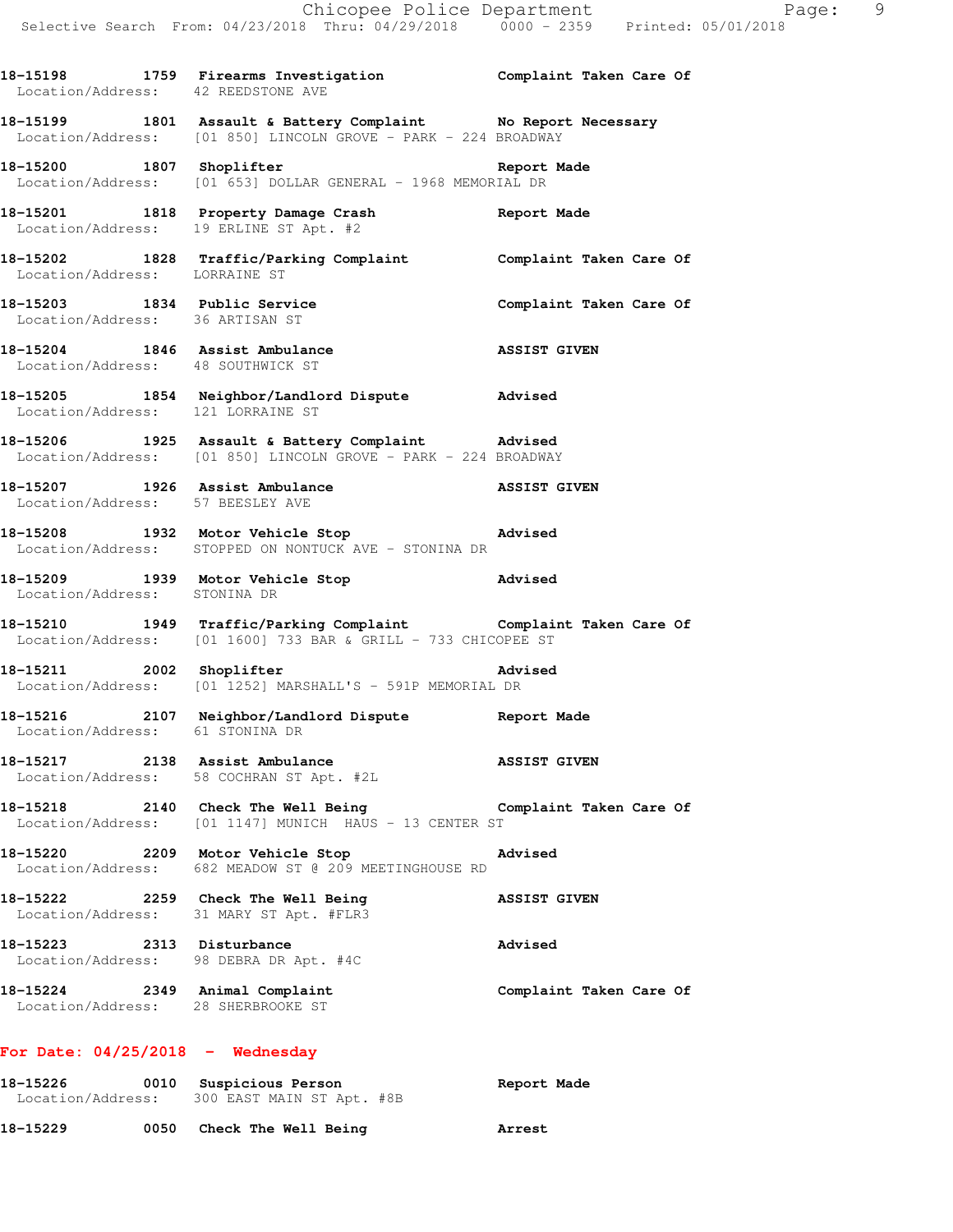|                                        | Selective Search From: 04/23/2018 Thru: 04/29/2018 0000 - 2359 Printed: 05/01/2018                                                                 | Chicopee Police Department<br>Page: 10 |
|----------------------------------------|----------------------------------------------------------------------------------------------------------------------------------------------------|----------------------------------------|
| Location/Address: 177 STATE ST         |                                                                                                                                                    |                                        |
|                                        | 18-15232 0110 Disturbance <b>1996 appears</b> Secure After Che<br>Location/Address: [01 1147] MUNICH HAUS - 13 CENTER ST                           |                                        |
| Location/Address: 47 MITCHELL DR       | 18-15238 0151 Assist Ambulance New Assisted other Agency                                                                                           |                                        |
| Location/Address: 96 EXCHANGE ST       | 18-15256 0248 Traffic Assignment <b>18-16-16 Complaint Taken Care Of</b>                                                                           |                                        |
| Location/Address: 75 BARBARA ST        | 18-15262 0306 Check The Well Being 30 Advised                                                                                                      |                                        |
|                                        | 18-15267 0623 Traffic/Parking Complaint Complaint Taken Care Of Location/Address: 1050 BURNETT RD                                                  |                                        |
|                                        | 18-15268 0629 Traffic Assignment Advised<br>Location/Address: [01 843] CHICOPEE COMP HIGH SCHOOL - 617 MONTGOMERY ST                               |                                        |
| Location/Address: BRIDGE ST            | 18-15269 0630 Traffic Assignment Complaint Taken Care Of                                                                                           |                                        |
|                                        | 18-15270 0631 Traffic Assignment<br>Location/Address: [01 832] BELLAMY MIDDLE SCHOOL, EDWARD 6-8 - 314 PENDLETON AVE                               |                                        |
|                                        | 18-15271 0634 Traffic Assignment <b>18-16-16 Complaint Taken Care Of</b><br>Location/Address: [01 1065] CHICOPEE HIGH SCHOOL - 820 FRONT ST        |                                        |
|                                        | 18-15272 0635 Warrant Service <b>1898 Constructs</b> Unable to Locate<br>Location/Address: 146 SHEPHERD ST                                         |                                        |
|                                        | 18-15274 0636 Service of a Summons Thable to Locate<br>Location/Address: 222 HAMPDEN ST Apt. #2FL                                                  |                                        |
| Location/Address: GRANBY RD            | 18-15273 0637 Traffic Assignment 18-15273 Complaint Taken Care Of                                                                                  |                                        |
| Location/Address: 555 FRONT ST         | 18-15275 0644 Breaking & Entering-Report 18 Report Made                                                                                            |                                        |
| Location/Address: EAST MAIN ST         | 18-15277 0653 Traffic Assignment <b>18-16 Complaint Taken Care Of</b>                                                                              |                                        |
|                                        | 18-15280 0730 Public Service <b>18-16 Example 18-15280</b> Transport complete<br>Location/Address: [01 825] CHICOPEE DISTRICT COURT - 30 CHURCH ST |                                        |
|                                        | 18-15282 0731 Property Damage Crash Report Made<br>Location/Address: [01 1400] POPE FRANCIS HIGH SCHOOL - 134 SPRINGFIELD ST                       |                                        |
|                                        | 18-15283 0809 Public Service and Marised<br>Location/Address: [01 327] HERBARIUM - 264 EXCHANGE ST                                                 |                                        |
|                                        | 18-15286 0834 Neighbor/Landlord Dispute Report Made<br>Location/Address: 45 LAFAYETTE ST Apt. #3RD                                                 |                                        |
|                                        | 18-15287 0837 Transport Service <b>1888 Transport complete</b><br>Location/Address: [01 825] CHICOPEE DISTRICT COURT - 30 CHURCH ST                |                                        |
|                                        | 18-15290 0844 Public Service<br>Location/Address: [01 284] MONEY STOP - 1098 CHICOPEE ST                                                           | <b>ASSIST GIVEN</b>                    |
| Location/Address: 22 WEST ST Apt. #3FL | 18-15292 0858 Breaking & Entering-Report Neport Made                                                                                               |                                        |
|                                        | 18-15293 0859 Traffic/Parking Complaint Advised<br>Location/Address: [01 838] CHICOPEE ACADEMY @SELSER 6-12 - 12 DARE WAY                          |                                        |
| Location/Address: 15 HONEY LN          | 18-15295 0919 Check The Well Being The Officer Canceled                                                                                            |                                        |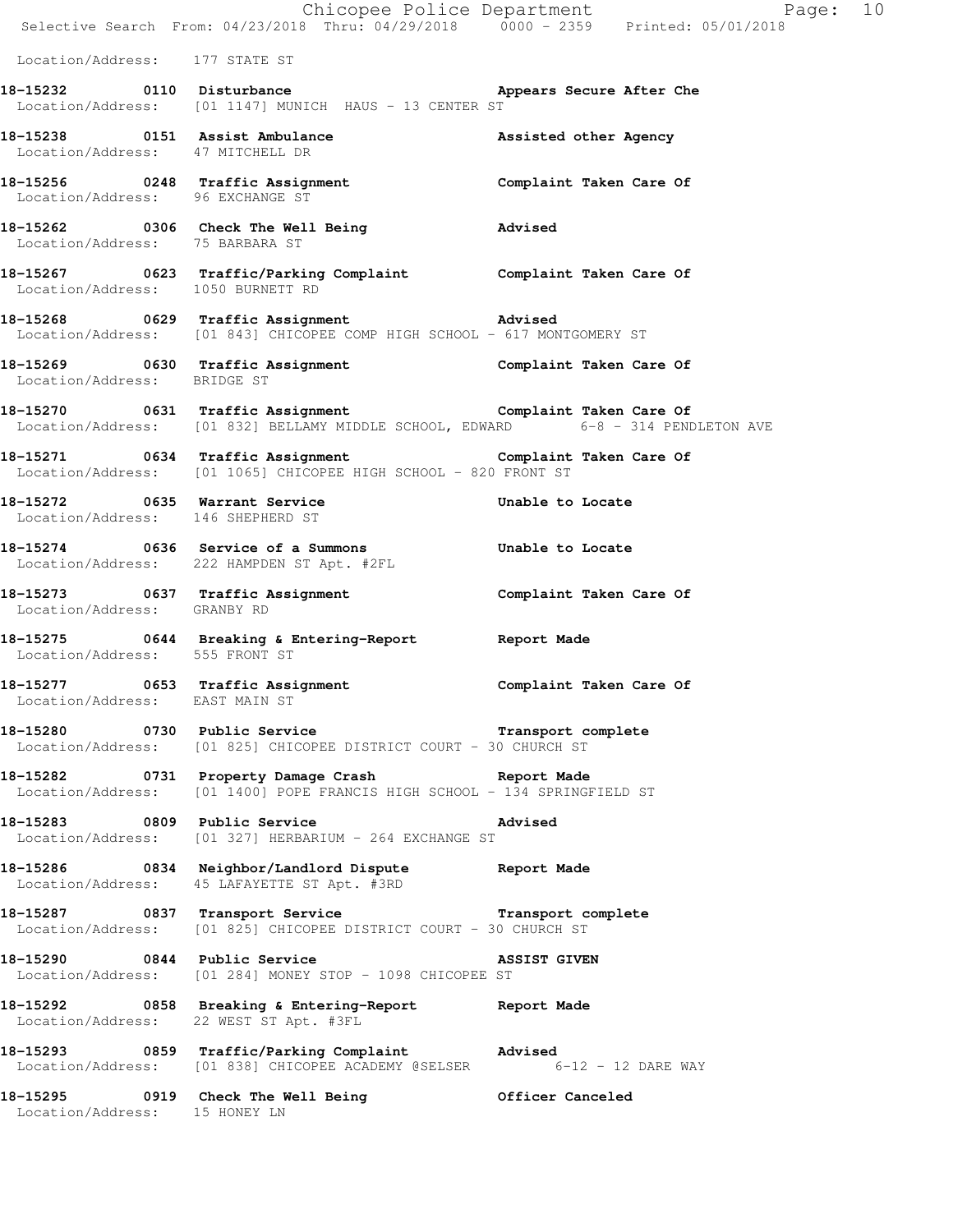|                                        |                                                                                                                                 | Chicopee Police Department<br>Selective Search From: 04/23/2018 Thru: 04/29/2018 0000 - 2359 Printed: 05/01/2018 |  |
|----------------------------------------|---------------------------------------------------------------------------------------------------------------------------------|------------------------------------------------------------------------------------------------------------------|--|
| Location/Address: 98 DEBRA DR Apt. #4C | 18-15299 0949 Neighbor/Landlord Dispute Advised                                                                                 |                                                                                                                  |  |
|                                        | 18-15300 0953 Assist Other Police Department ASSIST GIVEN<br>Location/Address: [01 869] KIELBANIA RESIDENCE - 44 PEARL ST       |                                                                                                                  |  |
|                                        | 18-15301 0955 Disabled Motor Vehicle ASSIST GIVEN<br>Location/Address: [01 1117] CHICOPEE PROVISION - 19 SITARZ AVE             |                                                                                                                  |  |
|                                        | 18-15304 1020 Undesirable<br>Location/Address: [01 497] MOTEL 6 - 36 JOHNNY CAKE HOLLOW RD                                      |                                                                                                                  |  |
|                                        | 18-15305 1022 Malicious Damage-Past Advised<br>Location/Address: [01 53] RIVERBEND MEDICAL GROUP (IN LAB) - 444 MONTGOMERY ST   |                                                                                                                  |  |
| Location/Address: CENTER ST            | 18-15306 1027 Property Damage Crash 15 Report Made                                                                              |                                                                                                                  |  |
|                                        | 18-15307 1028 Traffic/Parking Complaint Complaint Taken Care Of<br>Location/Address: 72 WALNUT ST @ 11 HIGH ST                  |                                                                                                                  |  |
|                                        | 18-15310 1050 Drug Overdose 10 10 Report Made<br>Location/Address: [01 82] COUNTRY POST INC. - 771 BURNETT RD                   |                                                                                                                  |  |
|                                        | 18-15311 1052 Public Service Complaint Taken Care Of<br>Location/Address: 36 ARTISAN ST                                         |                                                                                                                  |  |
|                                        | 18-15312 1105 Property Damage Crash Report Made<br>Location/Address: [01 592] SUNOCO - F.L. ROBERTS - 500 MONTGOMERY ST         |                                                                                                                  |  |
|                                        | 18-15313   1110   Investigation/DB   Complaint Taken Care Of Location/Address: 280 FRONT ST                                     |                                                                                                                  |  |
|                                        | 18-15314 1114 Motor Vehicle Stop M/V Citation Issued<br>Location/Address: [01 730] TOWN FAIR TIRE CENTERS INC - 886 MEMORIAL DR |                                                                                                                  |  |
| Location/Address: 1790 MEMORIAL DR     | 18-15316 1211 Motor Vehicle Stop M/V Citation Issued                                                                            |                                                                                                                  |  |
|                                        | 18-15337 1224 Assault & Battery Complaint<br>Location/Address: [01 838] CHICOPEE ACADEMY @SELSER 6-12 - 12 DARE WAY             |                                                                                                                  |  |
|                                        | 18-15317 1231 Warrant Service<br>Location/Address: 45 LAFAYETTE ST Apt. #4                                                      | <b>Arrest</b>                                                                                                    |  |
|                                        | 18-15318 1233 Assault & Battery Complaint Report Made<br>Location/Address: [01 838] CHICOPEE ACADEMY @SELSER 6-12 - 12 DARE WAY |                                                                                                                  |  |
|                                        | 18-15320 1239 Service of a Summons<br>Location/Address: 346 BRITTON ST Apt. #3R                                                 | SERVED IN HAND                                                                                                   |  |
|                                        | 18-15322 1252 Check The Well Being<br>Location/Address: 44 PLANTE CIR Apt. #1B                                                  | Unfounded                                                                                                        |  |
|                                        | 18-15324 1308 Check The Well Being<br>Location/Address: 2 SPRINGFIELD ST Apt. #309                                              | Advised                                                                                                          |  |
|                                        | 18-15325 1319 Suspicious Person <b>1886 Complaint Taken Care Of</b><br>Location/Address: GOOD WORKS COFFEE HOUSE - 46 CENTER ST |                                                                                                                  |  |
| Location/Address: EAST MAIN ST         | 18-15326 1323 Criminal Harassment                                                                                               | Complaint Taken Care Of                                                                                          |  |
|                                        | 18-15327 1338 Criminal Harassment<br>Location/Address: [01 1196] SHELL - 95 WEST ST                                             | Report Made                                                                                                      |  |
| 18-15330 1400 MAIL RUN                 | Location/Address: [01 368] CITY HALL ANNEX - 274 FRONT ST                                                                       | Complaint Taken Care Of                                                                                          |  |
|                                        | 18-15332 1403 Breaking & Entering-Report 15332<br>Location/Address: EAST STREET GRILL - 411 EAST ST                             |                                                                                                                  |  |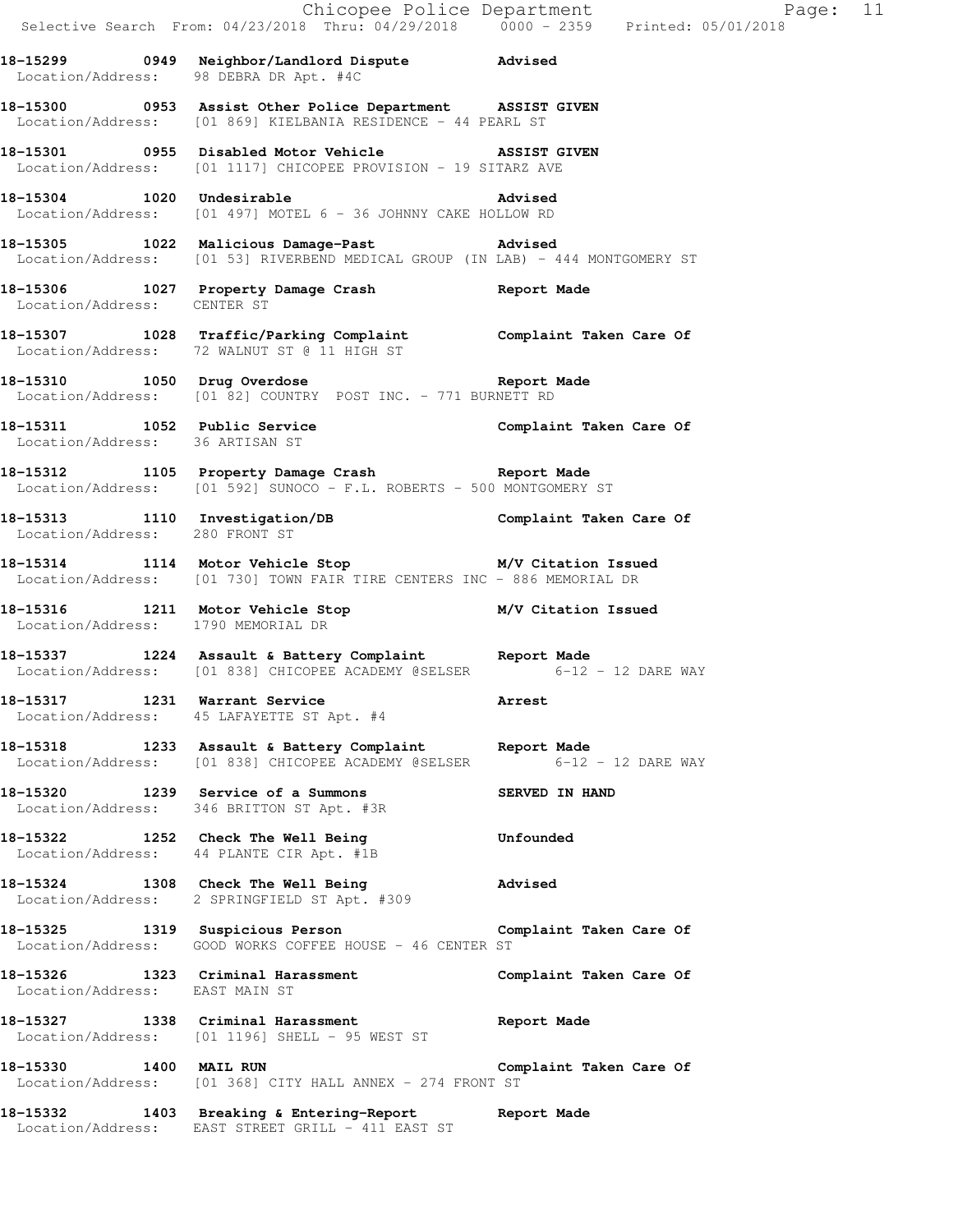**18-15333 1413 Traffic/Parking Complaint Unfounded**  Location/Address: [01 719] PRICE RITE - 1600 MEMORIAL DR

**18-15334 1414 Animal Complaint Unable to Locate**  Location/Address: 64 EMMET ST

**18-15335 1421 Motor Vehicle Stop M/V Citation Issued**  Location/Address: MEMORIAL DR @ LYNN AVE

**18-15336 1424 Property Damage Crash Report Made**  Location/Address: [01 843] CHICOPEE COMP HIGH SCHOOL - 617 MONTGOMERY ST

**18-15338 1440 Public Service Complaint Taken Care Of**  Location/Address: [01 825] CHICOPEE DISTRICT COURT - 30 CHURCH ST

18-15339 1506 Assist Fire **1888 1988 1506 ASSIST GIVEN** Location/Address: [01 1236] O'CONNELL RESIDENCE - 119 ROOSEVELT AVE

**18-15341 1520 PRIVATE TOW/REPO Complaint Taken Care Of**  Location/Address: 157 EAST MAIN ST

**18-15342 1525 Property Damage Crash No Report Necessary**  Vicinity of: 2 SPRINGFIELD ST

**18-15343 1527 Motor Vehicle Stop M/V Citation Issued**  Location/Address: MEMORIAL DR @ FURGUSON ST

**18-15344 1533 Animal Complaint Report Made**  Location/Address: 49 CENTRAL AVE

**18-15345 1534 Sudden Death Report Made**  Location/Address: 920 CHICOPEE ST Apt. #32

**18-15348 1619 Stolen M/V L/P Report Advised**  Location/Address: 445 SHAWINIGAN DR

**18-15350 1636 Drug/Narcotic Activity Unfounded**  Location/Address: 6 CHESTNUT ST Apt. #3R

**18-15351 1642 Drug Overdose Report Made**  Location/Address: 111 ROOSEVELT AVE

**18-15352 1647 Disabled Motor Vehicle ASSIST GIVEN**  Location/Address: NORTH BOUND BY ARBORS - MEMORIAL DR

**18-15353 1648 Disabled Motor Vehicle Complaint Taken Care Of**  Location/Address: 427 GRATTAN ST @ 892 GRANBY RD

**18-15357 1714 Suspicious M/V Unable to Locate**  Location/Address: IDEAL INS - 957 FRONT ST

**18-15356 1716 Check The Well Being Unable to Locate**  Location/Address: [01 958] PION PONTIAC (BOB) - 333 MEMORIAL DR

**18-15358 1721 Larceny Complaint Past Criminal Complaint Reque**  Location/Address: GREAT CLIPS - 530 MEMORIAL DR

**18-15359 1747 Loud Music Complaint Taken Care Of**  Location/Address: 27 BENOIT CIR Apt. #B

**18-15360 1749 Robbery- Armed Report Made**  Location/Address: 21 DEPOT ST

**18-15361 1758 Traffic/Parking Complaint Unable to Locate**  Location/Address: GRATTAN ST

**18-15362 1814 Traffic/Parking Complaint Unable to Locate**  Location/Address: OCCURED ON EAST ST - MEMORIAL DR

**18-15363 1845 Motor Vehicle Stop Advised**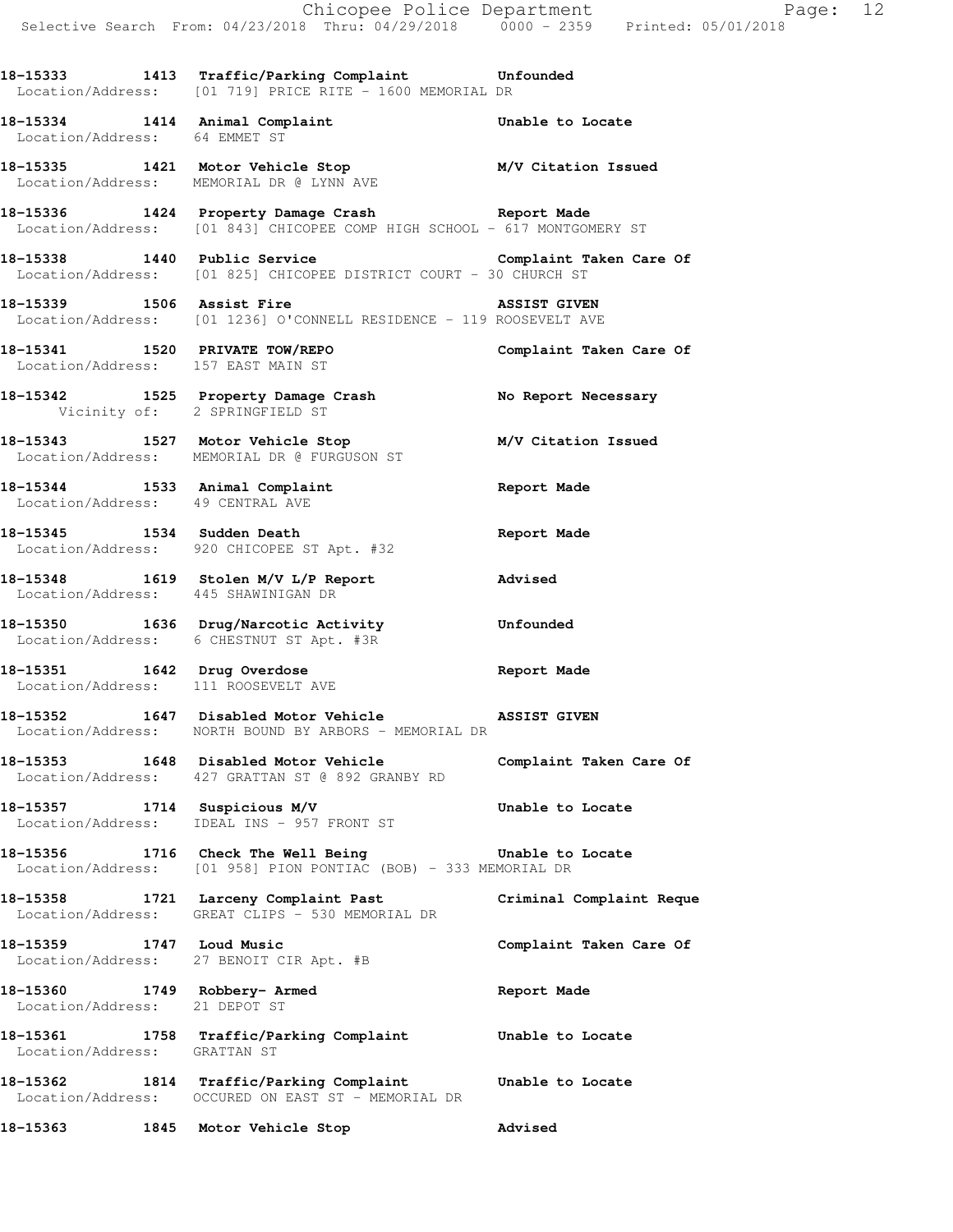|                                    |      | Chicopee Police Department                                                                                                   |                         |
|------------------------------------|------|------------------------------------------------------------------------------------------------------------------------------|-------------------------|
|                                    |      | Selective Search From: 04/23/2018 Thru: 04/29/2018 0000 - 2359 Printed: 05/01/2018                                           |                         |
| Location/Address: 989 GRANBY RD    |      |                                                                                                                              |                         |
| Location/Address: 42 ARNOLD AVE    |      | 18-15364 1846 Suspicious Person 1999 Marised                                                                                 |                         |
|                                    |      | 18-15365 1906 Abandoned/Found Property Complaint Taken Care Of<br>Location/Address: [01 854] SARAH JANE PARK - 21 VIVIAN ST  |                         |
|                                    |      | 18-15366 1908 Abandoned/Found Property ASSIST GIVEN<br>Location/Address: [01 1287] CHANNEL 22 NEWS CENTER - 1 BROADCAST CTR  |                         |
|                                    |      | 18-15367 1923 Property Damage Crash No Report Necessary<br>Location/Address: [01 1440] PANERA BREAD - 601 MEMORIAL DR        |                         |
|                                    |      | 18-15368 1926 Loud Music<br>Location/Address: 30 CENTER ST Apt. #9                                                           | Advised                 |
|                                    |      | 18-15369 1928 Service of a Summons NOT SERVED<br>Location/Address: 18 BEMIS ST Apt. #1L                                      |                         |
|                                    |      | 18-15371 1952 Disturbance and Complaint Taken Care Of<br>Location/Address: [01 318] CABOT LIQUOR STORE INC - 220 EXCHANGE ST |                         |
|                                    |      | 18-15372 2014 Property Damage Crash Report Made<br>Location/Address: 604 MCKINSTRY AVE                                       |                         |
|                                    |      | 18-15373 2017 Larceny Complaint Past No Report Necessary<br>Location/Address: [01 1021] SHELL - 447 SPRINGFIELD ST           |                         |
|                                    |      | 18-15375 2026 Suspicious Person 6 Unable to Locate<br>Location/Address: 32 BALTIMORE AVE                                     |                         |
|                                    |      | 18-15374 2027 Check The Well Being Chable to Locate<br>Location/Address: [01 1272] FAMILY DOLLAR #1972 - 209 EXCHANGE ST     |                         |
|                                    |      | 18-15376 2039 Suspicious Person<br>Location/Address: 32 BALTIMORE AVE                                                        | Unfounded               |
| Location/Address: 279 EAST MAIN ST |      | 18-15386 2254 Property Damage Crash Report Made                                                                              |                         |
| 18-15387<br>Location/Address:      | 2257 | Disturbance<br>[01 178] BASICS PLUS MINI MART - 190 EAST ST                                                                  | Unable to Locate        |
| For Date: $04/26/2018$ - Thursday  |      |                                                                                                                              |                         |
| 18-15389<br>Location/Address:      | 0002 | Traffic/Parking Complaint<br>[01 863] PARTRIDGE HOLLOW APARTMENTS - 89 NEW LUDLOW RD                                         | Complaint Taken Care Of |

**18-15390 0007 Check The Well Being Complaint Taken Care Of**  Location/Address: 26 GUERIN ST

18-15391 0021 Assist Ambulance **ASSIST GIVEN** Location/Address: 2 SPRINGFIELD ST Apt. #110

**18-15398 0126 Public Service Complaint Taken Care Of**  Location/Address: 26 GUERIN ST

**18-15401 0133 Motor Vehicle Stop M/V Citation Issued**  Location/Address: [01 276] SUNOCO A PLUS MINI MART - 1031 CHICOPEE ST

**18-15411 0209 Suspicious M/V Advised**  Location/Address: [01 857] SZOT PARK - 97 SGT TRACY DR

**18-15414 0223 Loud Music Advised**  Location/Address: 62 PEACE ST

## **18-15416 0224 Motor Vehicle Stop M/V Citation Issued**  Location/Address: [01 330] PENSKE TRUCK LEASING - 30 FULLER RD

Page:  $13$ <br>018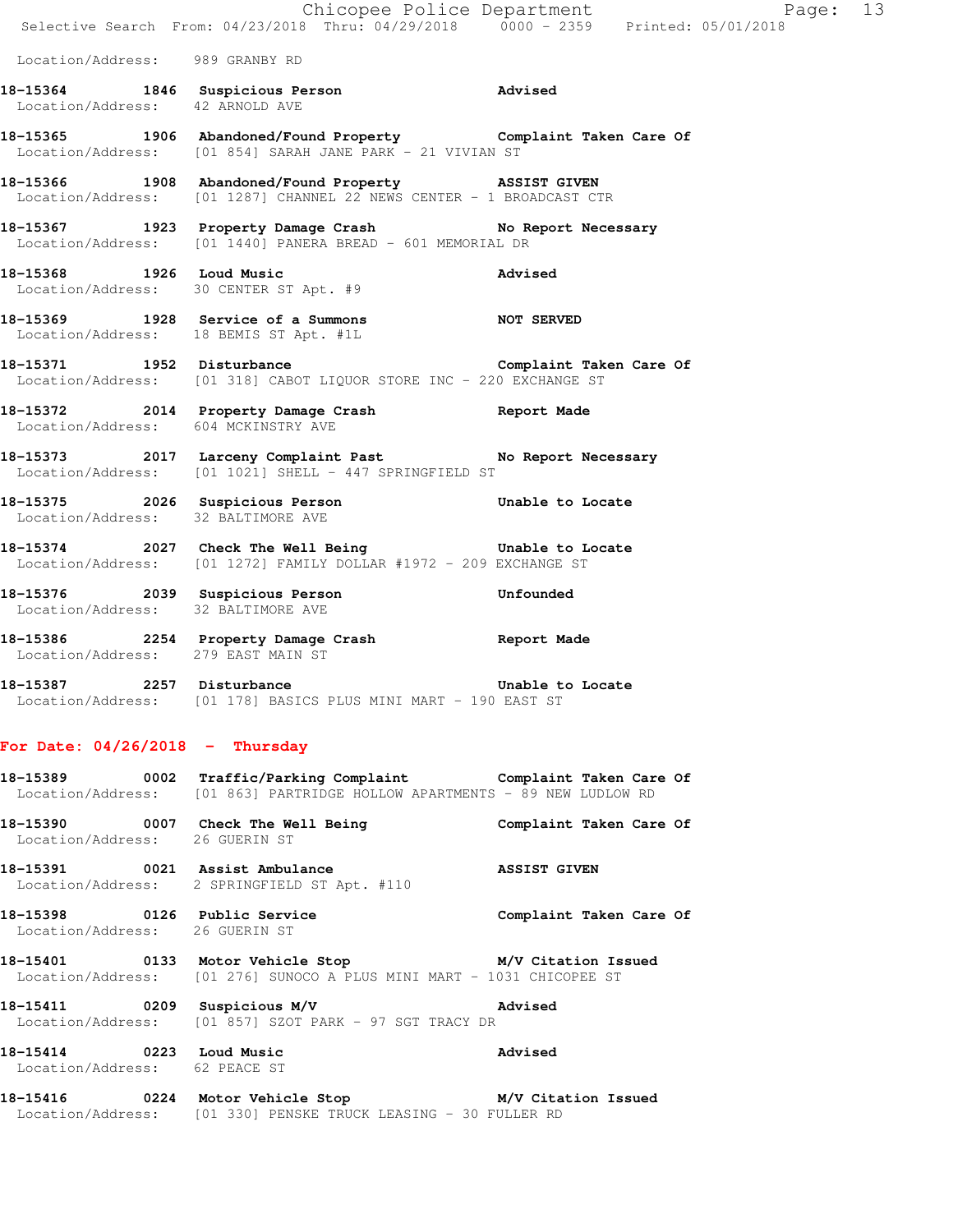|                                     |                                                                                                                                              | Chicopee Police Department<br>Selective Search From: 04/23/2018 Thru: 04/29/2018 0000 - 2359 Printed: 05/01/2018 |  |
|-------------------------------------|----------------------------------------------------------------------------------------------------------------------------------------------|------------------------------------------------------------------------------------------------------------------|--|
|                                     | 18-15420 		 0250 Suspicious M/V 		 Complaint Taken Care Of<br>Location/Address: [01 647] BURGER KING - 1284 MEMORIAL DR                      |                                                                                                                  |  |
| Location/Address: 50 HAMILTON ST    | 18-15429 0404 Traffic/Parking Complaint Report Made                                                                                          |                                                                                                                  |  |
|                                     | 18-15437 0440 Suspicious M/V 18-15437<br>Location/Address: [01 857] SZOT PARK - 97 SGT TRACY DR                                              |                                                                                                                  |  |
| 18-15438 0449 Assist Ambulance      | 10-15438 0449 Assist Ambulance<br>Location/Address: 882 CHICOPEE ST Apt. #4L                                                                 |                                                                                                                  |  |
| Location/Address: 276 BEAUCHAMP TER | 18-15442 0550 Motor Vehicle Stop M/V Citation Issued                                                                                         |                                                                                                                  |  |
| Location/Address: 1050 BURNETT RD   | 18-15444 0624 Traffic/Parking Complaint Complaint Taken Care Of                                                                              |                                                                                                                  |  |
|                                     | 18-15445 0628 Traffic Assignment M/V Citation Issued<br>Location/Address: [01 920] CRICKETTS CORNER - 254 HAMPDEN ST                         |                                                                                                                  |  |
|                                     | 18-15447 0634 Motor Vehicle Stop M/V Citation Issued<br>Location/Address: [01 426] ARBORS (THE) AT CHICOPEE - 929 MEMORIAL DR                |                                                                                                                  |  |
|                                     | 18-15448 0634 Animal Complaint 18-15448 Complaint Taken Care Of<br>Location/Address: 190 BLANCHARD ST                                        |                                                                                                                  |  |
| Location/Address: GRANBY RD         | 18-15449 0641 Traffic Assignment Complaint Taken Care Of                                                                                     |                                                                                                                  |  |
| Location/Address: 318 HAMPDEN ST    | 18-15450 0648 Motor Vehicle Stop M/V Citation Issued                                                                                         |                                                                                                                  |  |
|                                     | 18-15451 0651 Service of a Summons Unable to Locate<br>Location/Address: [01 39] MAC ARTHUR TERRACE APARTMENTS - 70 BROADWAY Apt. #86        |                                                                                                                  |  |
| Location/Address: MEMORIAL DR       | 18-15452 0653 Traffic Assignment Complaint Taken Care Of                                                                                     |                                                                                                                  |  |
|                                     | 18-15453 0705 Traffic Assignment<br>Location/Address: 208 GROVE ST @ 970 FRONT ST Complaint Taken Care Of                                    |                                                                                                                  |  |
| Location/Address: 7 FITZPATRICK LN  | 18-15454 0714 Larceny Complaint Past Report Made                                                                                             |                                                                                                                  |  |
|                                     | 18-15455 0718 Traffic Assignment Complaint Taken Care Of<br>Location/Address: [01 832] BELLAMY MIDDLE SCHOOL, EDWARD 6-8 - 314 PENDLETON AVE |                                                                                                                  |  |
| Location/Address: SPRINGFIELD ST    | 18-15457 0722 Traffic Assignment Complaint Taken Care Of                                                                                     |                                                                                                                  |  |
|                                     | 18-15458 0735 Public Service Transport complete<br>Location/Address: [01 825] CHICOPEE DISTRICT COURT - 30 CHURCH ST                         |                                                                                                                  |  |
|                                     | 18-15460 0754 Neighbor/Landlord Dispute Complaint Taken Care Of<br>Location/Address: 45 LAFAYETTE ST Apt. #6                                 |                                                                                                                  |  |
| Location/Address: 67 SUNNYSIDE ST   | 18-15466 0840 Missing Person                                                                                                                 | <b>ASSIST GIVEN</b>                                                                                              |  |
|                                     | 18-15468 0901 Personal Injury Crash 18-15468 Report Made<br>Location/Address: 539 EAST ST @ 293 CAREW ST                                     |                                                                                                                  |  |
| 18-15469 0902 THREATS MADE          | Location/Address: 45 LAFAYETTE ST Apt. #2                                                                                                    | Report Made                                                                                                      |  |
|                                     | 18-15471 0916 Traffic/Parking Complaint Unfounded<br>Location/Address: [01 719] PRICE RITE - 1600 MEMORIAL DR                                |                                                                                                                  |  |
| 0.000                               |                                                                                                                                              |                                                                                                                  |  |

**18-15473 0926 Threatening Phone Calls Officer Canceled**  Location/Address: 50 YVONNE ST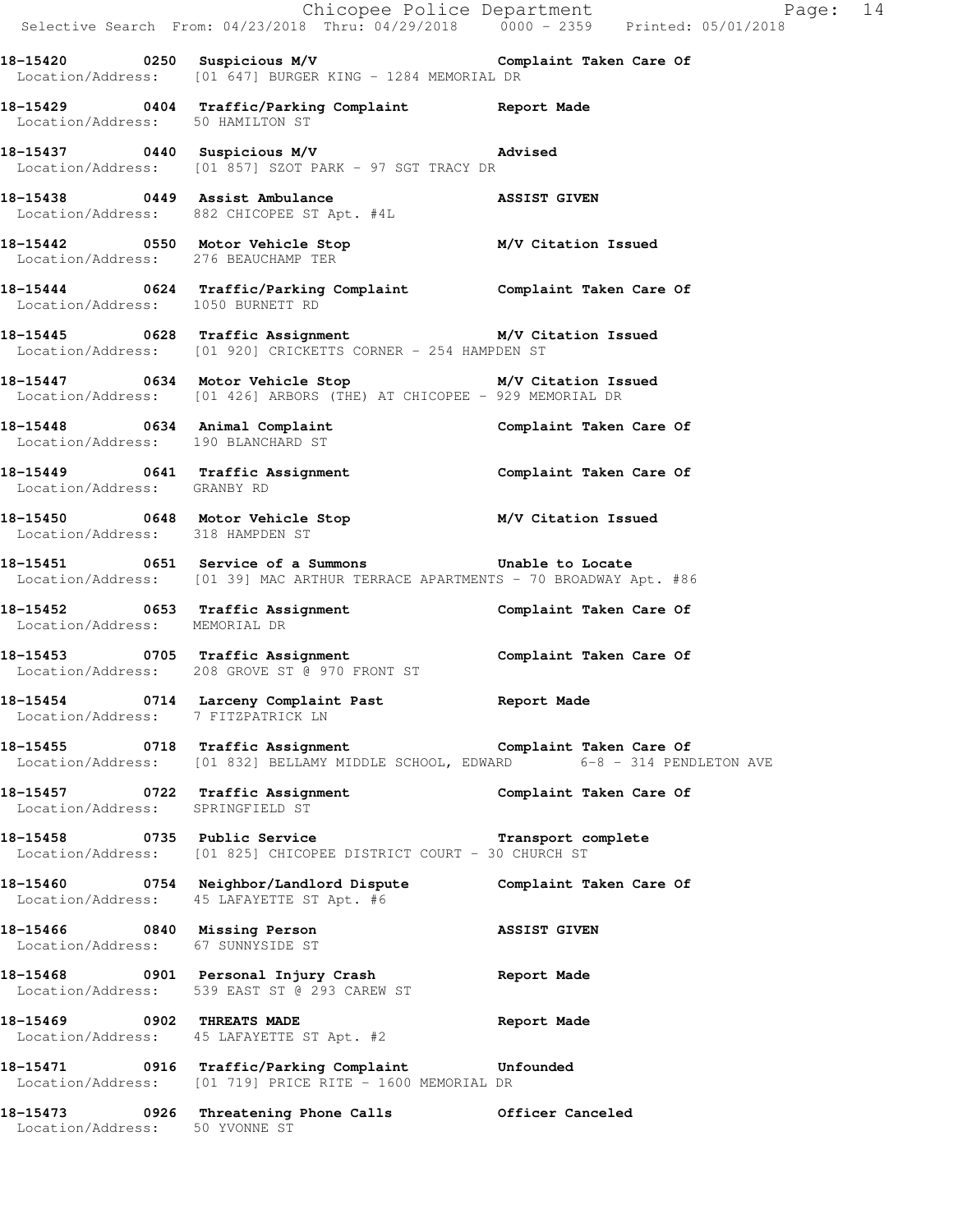|                                                                 | 18-15472 0927 Larceny Complaint Past Report Made<br>Location/Address: 42 FERRY ST Apt. #3RD                                                            |                         |
|-----------------------------------------------------------------|--------------------------------------------------------------------------------------------------------------------------------------------------------|-------------------------|
|                                                                 | 18-15475 0933 Criminal Harassment<br>Location/Address: [01 8] 53 EMPIRE ST Apt. #R                                                                     | Report Made             |
|                                                                 | 18-15476 0938 Identity Fraud/Theft 0fficer Canceled Location/Address: 30 MARK ST                                                                       |                         |
|                                                                 | 18-15477 0939 Property Damage Crash Report Made<br>Location/Address: [01 1217] UNITED TRACTOR TRAILER SCHOOL INC - 710 FULLER RD                       |                         |
|                                                                 | 18-15478 0941 Motor Vehicle Stop M/V Citation Issued<br>Location/Address: 219 EXCHANGE ST @ 49 CABOT ST                                                |                         |
|                                                                 | 18-15480 0950 Identity Fraud/Theft 15 Officer Canceled<br>Location/Address: 53 EMPIRE ST Apt. #R                                                       |                         |
|                                                                 | 18-15482 1017 Disturbance 2008 Report Made<br>Location/Address: 23 LEONARD ST                                                                          |                         |
|                                                                 | 18-15484 1100 Traffic/Parking Complaint Complaint Taken Care Of<br>Location/Address: [01 632] DAYS INN/ TRUMPETS - 450 MEMORIAL DR                     |                         |
|                                                                 | 18-15486 1101 Check The Well Being 38SIST GIVEN<br>Location/Address: [01 1620] KOZIKOWSKI RESIDENCE (KRYSTAL) - 36 REGENCY CT Apt. #15                 |                         |
|                                                                 | 18-15485 1102 Traffic/Parking Complaint Complaint Taken Care Of Location/Address: [01 1577] CHICOPEE MARKETPLACE (CENTRO PROPERTIES) - 591 MEMORIAL DR |                         |
|                                                                 | 18-15487 1108 Traffic/Parking Complaint Unfounded<br>Location/Address: [01 661] LIQUORS 44 - 1461 MEMORIAL DR                                          |                         |
|                                                                 | 18-15489 1148 Assault & Battery Complaint Officer Canceled Location/Address: 34 HAMPDEN ST                                                             |                         |
|                                                                 | 18-15490 1152 Animal Complaint<br>Location/Address: 275 MANDALAY RD                                                                                    | Complaint Taken Care Of |
| 18-15491 1153 Sudden Death                                      | Location/Address: 86 RIVERVIEW TER Apt. #G                                                                                                             | <b>Report Made</b>      |
|                                                                 | 18-15494 1241 Traffic/Parking Complaint Unable to Locate<br>Location/Address: [01 1191] WALMART - 591 MEMORIAL DR                                      |                         |
|                                                                 | 18-15496 1256 Traffic/Parking Complaint Complaint Taken Care Of<br>Location/Address: 59 JAMROG DR @ 1231 MEMORIAL DR                                   |                         |
| 18-15509 1301 Suspicious M/V<br>Location/Address: 88 RIMMON AVE |                                                                                                                                                        | Advised                 |
| Location/Address: 44 THOMAS ST                                  | 18-15497 1303 Check The Well Being 18-15497                                                                                                            |                         |
|                                                                 | 18-15498 1307 Disabled Motor Vehicle<br>Location/Address: BY 391 ENTRANCE - GRATTAN ST                                                                 | Complaint Taken Care Of |
| Location/Address: 69 BONNER ST                                  | 18-15499 1307 PRIVATE TOW/REPO                                                                                                                         | Complaint Taken Care Of |
|                                                                 | 18-15500 1312 Suspicious Person<br>Location/Address: 372 EAST MAIN ST                                                                                  | Advised                 |
|                                                                 | 18-15501 1323 Property Damage Crash Report Made<br>Location/Address: [01 1363] MOE'S SOUTHWEST GRILL - 601 MEMORIAL DR Apt. #LOT C                     |                         |
| Location/Address: CHURCH ST                                     | 18-15502 1348 Abandoned/Found Property Report Made                                                                                                     |                         |
|                                                                 |                                                                                                                                                        |                         |

**18-15504 1350 Traffic/Parking Complaint Complaint Taken Care Of**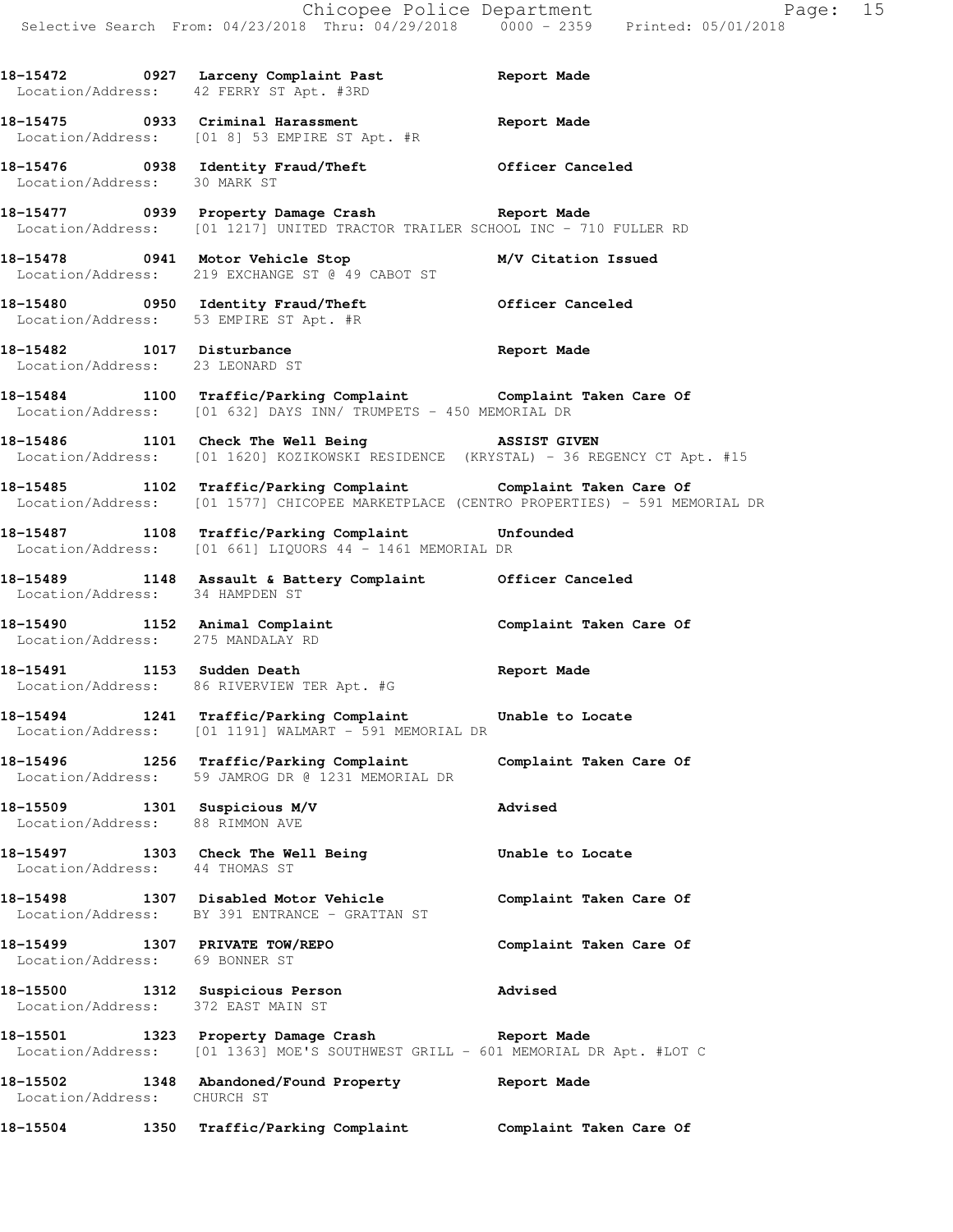|                                     | Chicopee Police Department<br>Selective Search From: 04/23/2018 Thru: 04/29/2018 0000 - 2359 Printed: 05/01/2018                                      | Page: 16                |  |
|-------------------------------------|-------------------------------------------------------------------------------------------------------------------------------------------------------|-------------------------|--|
|                                     | Location/Address: [01 839] STEFANIK SCHOOL, GENERAL. JOHN J. K-5 - 720 MEADOW ST                                                                      |                         |  |
| Location/Address: BROADWAY          | 18-15505 1359 Traffic Assignment                                                                                                                      | No Report Necessary     |  |
|                                     | 18-15507 1410 PRIVATE TOW/REPO<br>Location/Address: 15 LEONARD ST Apt. #2L                                                                            | Complaint Taken Care Of |  |
| Location/Address: 328 NEW LUDLOW RD | 18-15508 1414 Motor Vehicle Stop M/V Citation Issued                                                                                                  |                         |  |
|                                     | 18-15512 1430 Traffic/Parking Complaint Complaint Taken Care Of<br>Location/Address: [01 836] LAMBERT - LAVOIE SCHOOL K-5 - 99 KENDALL ST             |                         |  |
|                                     | 18-15511 1432 Property Damage Crash Report Made<br>Location/Address: 7 ASINOF AVE @ 472 SPRINGFIELD ST                                                |                         |  |
|                                     | 18-15513 1438 Suspicious Person Unable to Locate<br>Location/Address: [01 841] SZETELA EARLY CHILDHOOD SCHOOL - 66 MACEK DR                           |                         |  |
|                                     | 18-15514 1447 Traffic/Parking Complaint Unfounded<br>Location/Address: 11 ELDRIDGE ST @ 48 NEWBURY ST                                                 |                         |  |
|                                     | 18-15515 1450 Open Door/Window <b>18-16-16 Appears Secure After Che</b><br>Location/Address: MEET VICTIM @ 20 - 63 MURPHY LN                          |                         |  |
|                                     | 18-15516 1456 Suspicious Person bunable to Locate<br>Location/Address: 16 CENTER ST @ 299 EXCHANGE ST                                                 |                         |  |
|                                     | 18-15517 1501 Check The Well Being Complaint Taken Care Of<br>Location/Address: [01 1348] KIRBY SCHOOLHOUSE CONDOMINIUMS - 90 MCKINSTRY AVE Apt. #302 |                         |  |
|                                     | 18-15518 1503 Traffic/Parking Complaint Advised<br>Location/Address: [01 848] DANA PARK - 263 NEWBURY ST                                              |                         |  |
|                                     | 18-15519 1517 Breaking & Entering in progres Complaint Taken Care Of<br>Location/Address: GRAY 3 FLR HOUSE - 145 NONOTUCK AVE                         |                         |  |
| Location/Address: 107 GRATTAN ST    | 18-15520 1541 Juvenile Complaint                                                                                                                      | Unable to Locate        |  |
|                                     | 18-15521 1543 Motor Vehicle Stop M/V Citation Issued<br>Location/Address: 125 MONTGOMERY ST                                                           |                         |  |
| Location/Address: 54 HONEYSUCKLE DR | 18-15522 1601 Identity Fraud/Theft                                                                                                                    | Report Made             |  |
|                                     | 18-15523 1607 Motor Vehicle Stop<br>Location/Address: 336 GRATTAN ST @ 17 BRIGHTWOOD ST                                                               | M/V Citation Issued     |  |
|                                     | 18-15525 1608 Suspicious Person<br>Location/Address: 299 EXCHANGE ST @ 16 CENTER ST                                                                   | Advised                 |  |
| Location/Address: 78 WOODCREST CIR  | 18-15526 1613 Larceny Complaint Past                                                                                                                  | Report Made             |  |
|                                     | 18-15528 1626 Assault & Battery Complaint Criminal Complaint Reque<br>Location/Address: 349 HAMPDEN ST Apt. #2FL                                      |                         |  |
| Location/Address: 355 NEW LUDLOW RD | 18-15529 1644 Abandoned 911 Call                                                                                                                      | <b>Advised</b>          |  |
| Location/Address: 365 HAMPDEN ST    | 18-15530 1656 Property Damage Crash                                                                                                                   | Report Made             |  |
|                                     | 18-15532 1730 Service of a Summons NOT SERVED<br>Location/Address: [01 39] MAC ARTHUR TERRACE APARTMENTS - 70 BROADWAY Apt. #86                       |                         |  |
| Location/Address: 27 BRISTOL ST     | 18-15534 1739 Violation Harassment Order                                                                                                              | Arrest                  |  |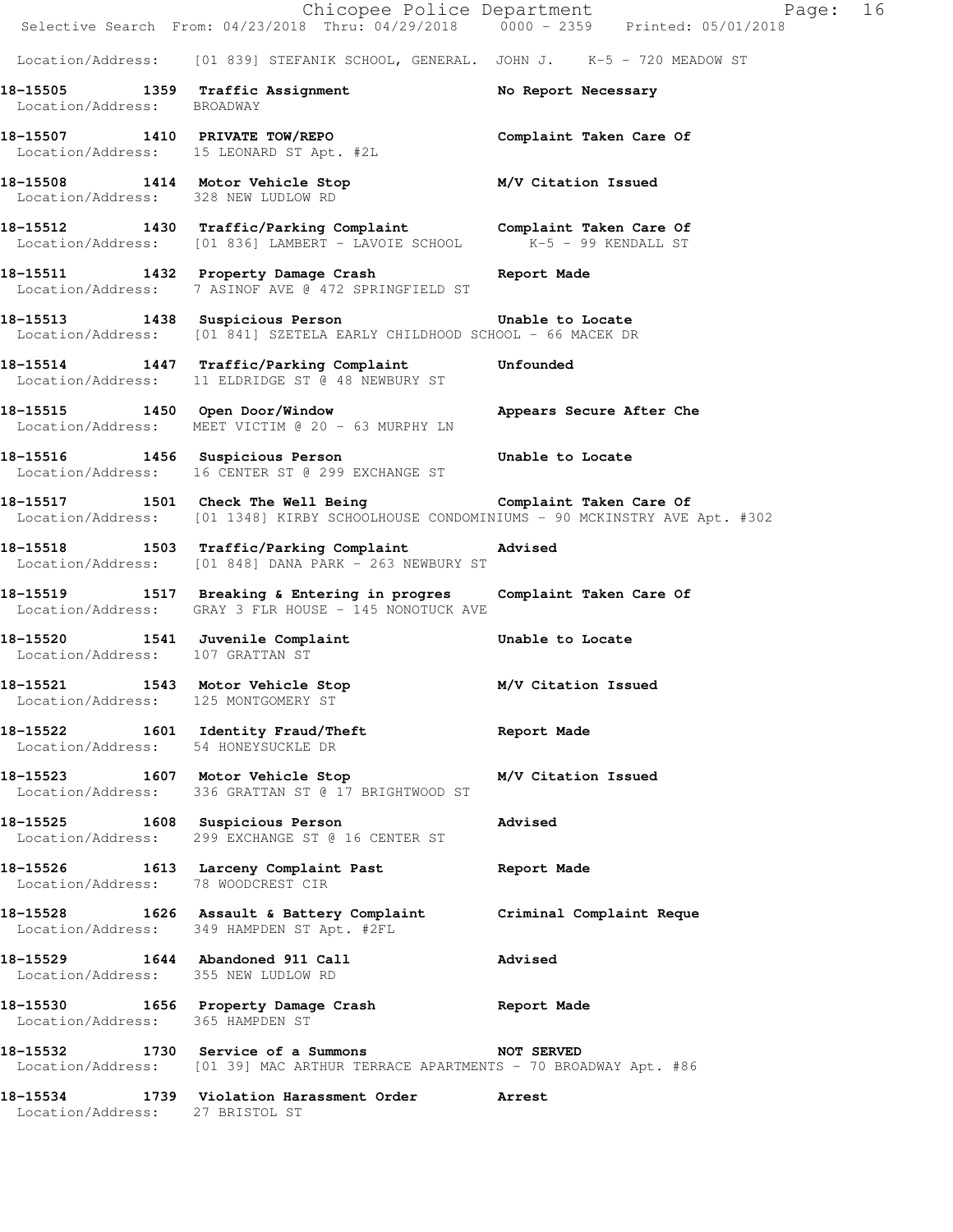|                                                                   | Chicopee Police Department<br>Selective Search From: 04/23/2018 Thru: 04/29/2018 0000 - 2359 Printed: 05/01/2018                | Page: 17                |
|-------------------------------------------------------------------|---------------------------------------------------------------------------------------------------------------------------------|-------------------------|
| Location/Address: 65 LANGEVIN ST                                  | 18-15536 1749 Service of a Summons 5 Unable to Locate                                                                           |                         |
|                                                                   | 18-15537 1800 Larceny Complaint Past<br>Location/Address: [01 188] PRIDE SERVICE STATION - 167 CHICOPEE ST                      |                         |
|                                                                   | 18-15539 1823 Breaking & Entering in progres Unfounded<br>Location/Address: 30 LARCHMONT ST                                     |                         |
|                                                                   | 18-15540 1828 Disturbance Movised Madvised<br>Location/Address: [01 78] CHICOPEE SELF STORAGE - 657 MEADOW ST                   |                         |
|                                                                   | 18-15541 1830 Assist Ambulance <b>ASSIST GIVEN</b> Location/Address: 13 BAPTIST AVE Apt. #2FL                                   |                         |
|                                                                   | 18-15542 1832 Transport Service <b>1898</b> Complaint Taken Care Of<br>Location: [04] HOLYOKE MEDICAL CENTER                    |                         |
|                                                                   | 18-15543 1833 Transport Service 1988 Complaint Taken Care Of<br>Location: HOLYOKE HOSPITAL                                      |                         |
| Location/Address: 374 SPRINGFIELD ST                              | 18-15544 1840 Traffic/Parking Complaint Unable to Locate                                                                        |                         |
|                                                                   | 18-15545 1854 Property Damage Crash Report Made<br>Location/Address: [01 288] BORYS FURNITURE - 508 MONTGOMERY ST               |                         |
| Location/Address: 103 CHAPEL ST                                   | 18-15546 1914 Traffic/Parking Complaint Unable to Locate                                                                        |                         |
|                                                                   | 18-15548 1922 Abandoned/Found Property No Report Necessary<br>Location/Address: [01 163] RUMBLESEAT LOUNGE - 482 SPRINGFIELD ST |                         |
|                                                                   | 18-15550 1945 Malicious Damage-Past 18-15550<br>Location/Address: [01 39] MAC ARTHUR TERRACE APARTMENTS - 70 BROADWAY Apt. #79  |                         |
| Location/Address: 52 COLLEGE ST                                   | 18-15551 2035 Criminal Harassment Channel Report Made                                                                           |                         |
|                                                                   | Location/Address: [01 730] TOWN FAIR TIRE CENTERS INC - 886 MEMORIAL DR                                                         |                         |
| Location/Address: 5 NASH ST Apt. #B                               | 18-15553 2105 Assist Ambulance                                                                                                  | Officer Canceled        |
|                                                                   | 18-15557 2152 Assist Ambulance<br>Location/Address: [01 561] POLEP, J. DISTR SERVICES - 705 MEADOW ST                           | <b>ASSIST GIVEN</b>     |
| Location/Address: 23 ELLIOT ST                                    | 18-15560 2217 Assist Ambulance                                                                                                  | <b>ASSIST GIVEN</b>     |
| Location/Address: 130 FOURTH AVE                                  | 18-15564 2234 DPW/CELD/WATER NOTIFIED Complaint Taken Care Of                                                                   |                         |
|                                                                   | 18-15565 2246 Disturbance<br>Location/Address: [01 894] INTERSTATE TOWING - 1660 WESTOVER RD                                    | Complaint Taken Care Of |
| 18-15566 2310 THREATS MADE<br>Location/Address: 51 STONINA DR     |                                                                                                                                 | Report Made             |
| Location/Address: 47 MADISON ST                                   | 18-15567 2329 Check The Well Being NSSIST GIVEN                                                                                 |                         |
| 18-15568 2335 Assist Ambulance<br>Location/Address: 151 SILVIN RD | <b>ASSIST GIVEN</b>                                                                                                             |                         |

## **For Date: 04/27/2018 - Friday**

| 18-15577          | 0021 Loud Music          | Complaint Taken Care Of |
|-------------------|--------------------------|-------------------------|
| Location/Address: | 24 SHAW PARK AVE Apt. #5 |                         |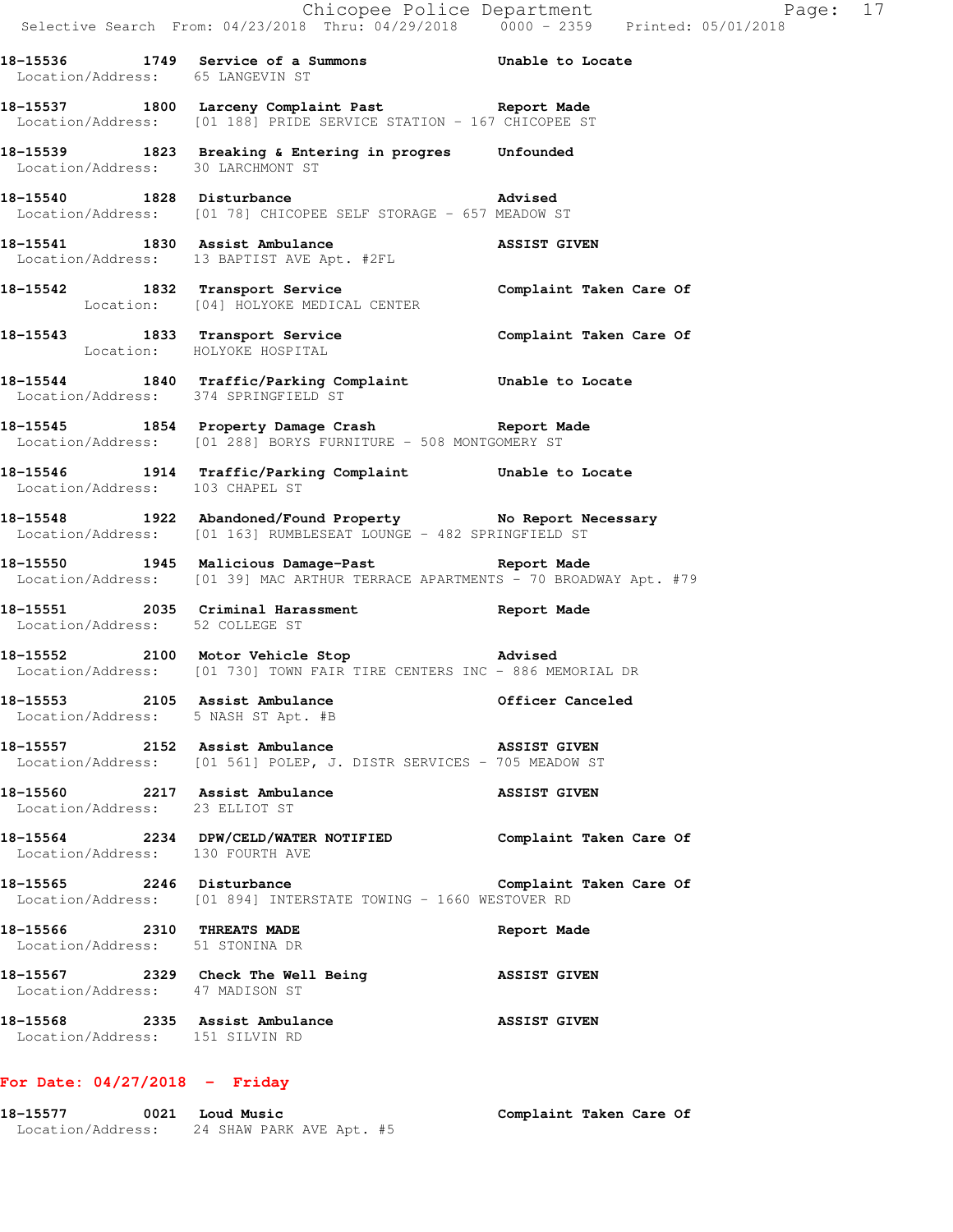|                                   |                                                                                                                                                                             | Chicopee Police Department<br>Selective Search From: 04/23/2018 Thru: 04/29/2018 0000 - 2359 Printed: 05/01/2018 |
|-----------------------------------|-----------------------------------------------------------------------------------------------------------------------------------------------------------------------------|------------------------------------------------------------------------------------------------------------------|
|                                   | 18-15578 0026 Investigation/DB 5 Unable to Locate Location/Address: 50 FOREST ST                                                                                            |                                                                                                                  |
| Location/Address: LONCZAK DR      | 18-15581 0028 Suspicious M/V Unable to Locate                                                                                                                               |                                                                                                                  |
| Location/Address: 103 CHAPEL ST   | 18-15584 0041 Traffic/Parking Complaint Complaint Taken Care Of                                                                                                             |                                                                                                                  |
|                                   | 18-15593 0103 Transport Service <b>1888</b> Transport complete<br>Location/Address: [01 1368] WESTERN MA REGIONAL WOMENS CORRECTIONAL - 701 CENTER ST                       |                                                                                                                  |
|                                   | 18-15607 0210 Motor Vehicle Stop M/V Citation Issued<br>Location/Address: [01 188] PRIDE SERVICE STATION - 167 CHICOPEE ST                                                  |                                                                                                                  |
|                                   | 18-15608 0210 Suspicious Person Complaint Taken Care Of<br>Location/Address: [01 168] ROLLIN ROC TAVERN - 258 EXCHANGE ST                                                   |                                                                                                                  |
| Location/Address: 21 SIMONE RD    | 18-15613 (0223 Larceny- In Progress (1988) Unable to Locate                                                                                                                 |                                                                                                                  |
|                                   | 18-15612 0227 Animal Complaint 18-15612 Advised<br>Location/Address: 60 SIMARD DR Apt. #1                                                                                   |                                                                                                                  |
| 18-15614 0230 Undesirable         | Unable to Locate<br>Location/Address: [01 276] SUNOCO A PLUS MINI MART - 1031 CHICOPEE ST                                                                                   |                                                                                                                  |
|                                   |                                                                                                                                                                             |                                                                                                                  |
|                                   | Location/Address: 159 DESLAURIERS ST                                                                                                                                        |                                                                                                                  |
| Location/Address: 1050 BURNETT RD | 18-15639 0620 Traffic/Parking Complaint Complaint Taken Care Of                                                                                                             |                                                                                                                  |
|                                   | 18-15641 0620 Service of a Summons NOT SERVED<br>Location/Address: [01 204] TITOS AUTO SALES INC - 357 CHICOPEE ST                                                          |                                                                                                                  |
|                                   | 18-15640 0622 Motor Vehicle Stop M/V Citation Issued<br>Location/Address: [01 1585] MIDAS MUFFLER - 704 MEMORIAL DR                                                         |                                                                                                                  |
| Location/Address: FRONT ST        | 18-15643 0627 Traffic Assignment 18-15643 Complaint Taken Care Of                                                                                                           |                                                                                                                  |
| Location/Address: CHICOPEE ST     | 18-15644 0627 Traffic Assignment Complaint Taken Care Of                                                                                                                    |                                                                                                                  |
| Location/Address: 65 LANGEVIN ST  | 18-15645 0628 Service of a Summons NOT SERVED                                                                                                                               |                                                                                                                  |
| Location/Address: MEADOW ST       | 18-15646 0629 Traffic Assignment No Report Necessary                                                                                                                        |                                                                                                                  |
|                                   | 18-15648 0629 Traffic Assignment No Report Necessary<br>Location/Address: [01 1] MCCELLENDS GARDENS - 123 ACADEMY ST                                                        |                                                                                                                  |
|                                   | 18-15647 0630 Motor Vehicle Stop M/V Citation Issued<br>Location/Address: [01 834] BOWE SCHOOL, PATRICK E. K-5 - 115 HAMPDEN ST                                             |                                                                                                                  |
|                                   | 18-15649 0631 Traffic Assignment 1997 Appears Secure After Che<br>Location/Address: [01 843] CHICOPEE COMP HIGH SCHOOL - 617 MONTGOMERY ST                                  |                                                                                                                  |
|                                   | 18-15650 0633 Traffic Assignment Complaint Taken Care Of Complaint Complaint Caken Care Of Location/Address: [01 839] STEFANIK SCHOOL, GENERAL. JOHN J. K-5 - 720 MEADOW ST |                                                                                                                  |
|                                   | 18-15651 0636 Traffic Assignment 18-15651 Complaint Taken Care Of<br>Location/Address: 236 MONTCALM ST @ 15 LANGEVIN ST                                                     |                                                                                                                  |
|                                   | 18-15652 0637 Motor Vehicle Stop                                                                                                                                            | M/V Citation Issued                                                                                              |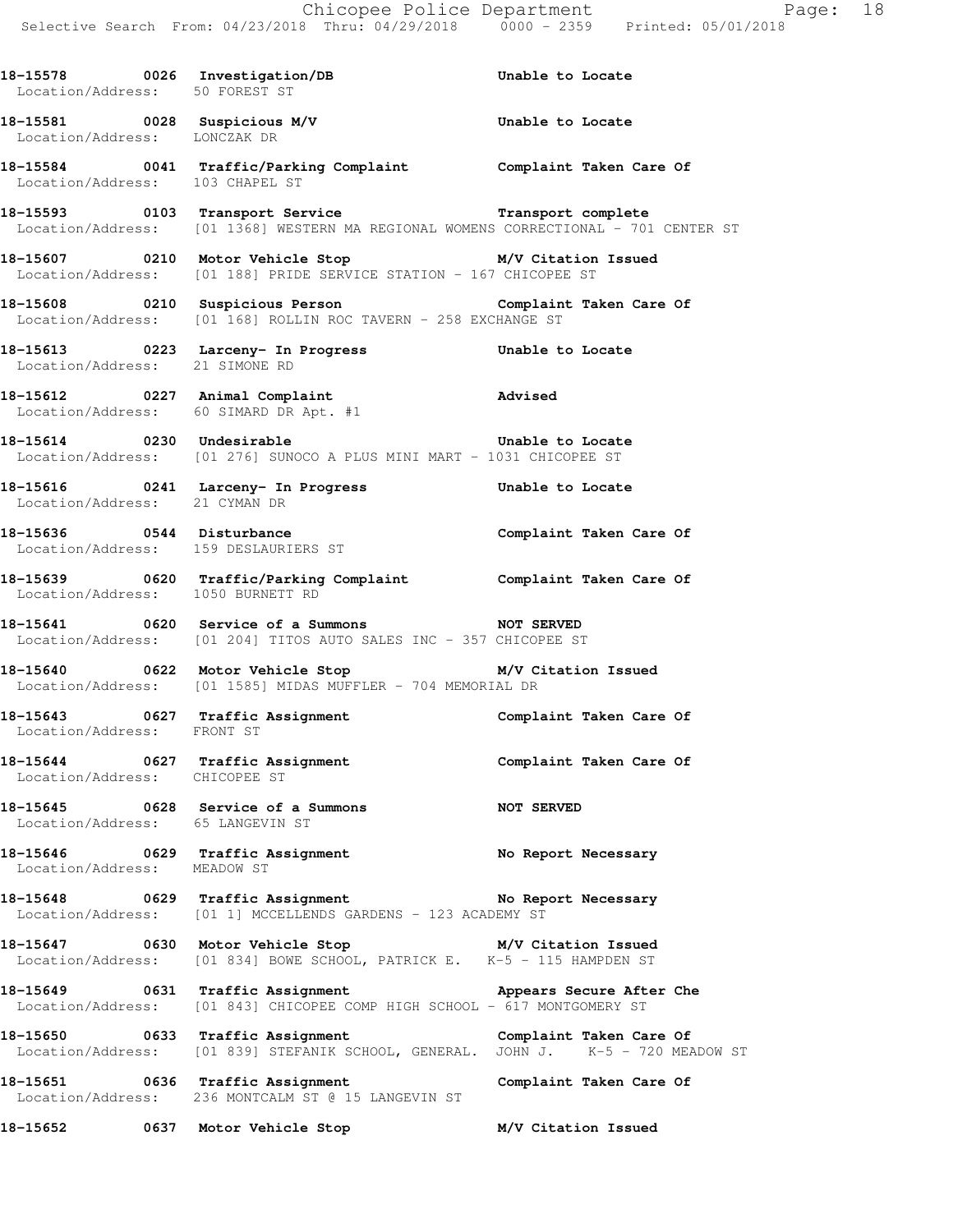|                                   | E Chicopee Police Department<br>Selective Search From: 04/23/2018 Thru: 04/29/2018 0000 - 2359 Printed: 05/01/2018                          | Page: 19                |  |
|-----------------------------------|---------------------------------------------------------------------------------------------------------------------------------------------|-------------------------|--|
|                                   |                                                                                                                                             |                         |  |
| Location/Address: 760 MEMORIAL DR |                                                                                                                                             |                         |  |
| Location/Address: GRANBY RD       | 18-15653 0651 Traffic Assignment 18-15653 Complaint Taken Care Of                                                                           |                         |  |
|                                   | 18-15656 0711 Traffic Assignment Chable to Locate<br>Location/Address: [01 998] MONTGOMERY ST                                               |                         |  |
|                                   | 18-15657 0711 Keep The Peace-Others Complaint Taken Care Of Location/Address: [01 843] CHICOPEE COMP HIGH SCHOOL - 617 MONTGOMERY ST        |                         |  |
|                                   | 18-15658 0713 Public Service SERVED IN HAND<br>Location/Address: [01 825] CHICOPEE DISTRICT COURT - 30 CHURCH ST                            |                         |  |
|                                   | 18-15660 0756 Malicious Damage-Past 18-15660<br>Location/Address: [01 1065] CHICOPEE HIGH SCHOOL - 820 FRONT ST                             |                         |  |
|                                   | 18-15661 0823 Traffic/Parking Complaint Complaint Taken Care Of Location/Address: [01 670] CUMBERLAND FARMS - 1061 MEMORIAL DR              |                         |  |
|                                   | -<br>18-15662 18-15662 0829 Car Wash 18-15662 Complaint Taken Care Of<br>Location/Address: [01 448] SOFT TOUCH AUTO WASH - 1469 GRANBY RD   |                         |  |
|                                   | 18-15663 0838 Juvenile Complaint 18-15663 Advised<br>Location/Address: [01 843] CHICOPEE COMP HIGH SCHOOL - 617 MONTGOMERY ST               |                         |  |
| Location/Address: 591 MEMORIAL DR | 18-15664 0839 Disabled Motor Vehicle Chable to Locate                                                                                       |                         |  |
|                                   | 18-15665 0841 Abandoned/Found Property Report Made<br>Location/Address: [01 1287] CHANNEL 22 NEWS CENTER - 1 BROADCAST CTR                  |                         |  |
|                                   | 18-15666 0846 Traffic/Parking Complaint Unfounded<br>Location/Address: [01 1577] CHICOPEE MARKETPLACE (CENTRO PROPERTIES) - 591 MEMORIAL DR |                         |  |
| Location/Address: 72 ROSS AVE     | 18-15667 0847 Traffic/Parking Complaint Unable to Locate                                                                                    |                         |  |
| Location/Address: PADGETTE ST     | 18-15669 0903 Motor Vehicle Stop M/V Citation Issued                                                                                        |                         |  |
|                                   | 18-15670 0905 Identity Fraud/Theft 18-15670 Report Made<br>Location/Address: [01 782] ELMS, COLLEGE OF OUR LADY OF THE - 291 SPRINGFIELD ST |                         |  |
|                                   | 18-15671 0916 Shoplifter Criminal Complaint Reque<br>Location/Address: [01 820] GALLAGHERS OLDE FASHION SERVICE STATION - 560 EAST ST       |                         |  |
|                                   | 18-15672 0919 Property Damage Crash Report Made<br>Location/Address: [01 850] LINCOLN GROVE - PARK - 224 BROADWAY                           |                         |  |
| Location/Address: PENDLETON AVE   | 18-15676 0952 Public Service                                                                                                                | Complaint Taken Care Of |  |
|                                   | 18-15677 1017 Public Service 2012 2013 Advised<br>Location/Address: [01 330] PENSKE TRUCK LEASING - 30 FULLER RD                            |                         |  |
|                                   | 18-15678 1021 Property Damage Crash Report Made<br>Location/Address: [01 850] LINCOLN GROVE - PARK - 224 BROADWAY                           |                         |  |
| Location/Address: 111 EXCHANGE ST | 18-15679 1024 Motor Vehicle Stop M/V Citation Issued<br>Location/Address: 111 EXCHANGE ST                                                   |                         |  |
|                                   | 18-15680 1027 Motor Vehicle Stop M/V Citation Issued<br>Location/Address: DUNKIN DUNUTS - 955 FRONT ST                                      |                         |  |
|                                   | 18-15682 1029 Assist Ambulance ASSIST GIVEN<br>Location/Address: [01 684] KNIGHTS OF COLUMBUS, FAIRVIEW - 1599 MEMORIAL DR                  |                         |  |
|                                   | 18-15685 1036 Property Damage Crash Report Made<br>Location/Address: [01 1904] EDGEWOOD COURT - 649 PROSPECT ST Apt. #H1                    |                         |  |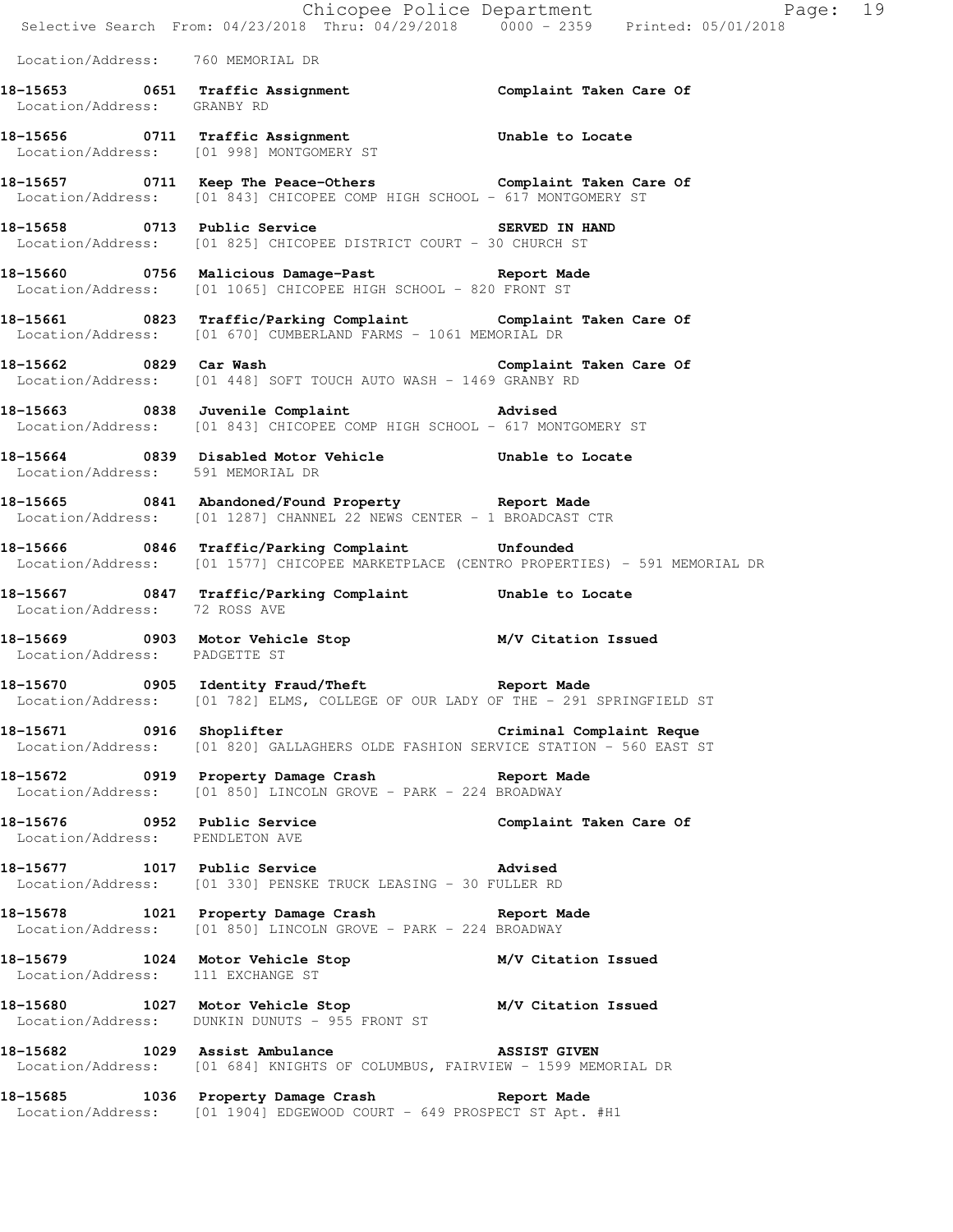|                                     |                                                                                                                                                | Chicopee Police Department<br>Selective Search From: 04/23/2018 Thru: 04/29/2018 0000 - 2359 Printed: 05/01/2018 |  |
|-------------------------------------|------------------------------------------------------------------------------------------------------------------------------------------------|------------------------------------------------------------------------------------------------------------------|--|
| Location/Address: 650 JAMES ST      | 18-15687 1053 Public Service 2011 Unable to Locate                                                                                             |                                                                                                                  |  |
|                                     | 18-15688 1058 Traffic/Parking Complaint Unfounded<br>Location/Address: [01 1577] CHICOPEE MARKETPLACE (CENTRO PROPERTIES) - 591 MEMORIAL DR    |                                                                                                                  |  |
|                                     | 18-15689 1110 Motor Vehicle Stop Advised<br>Location/Address: [01 825] CHICOPEE DISTRICT COURT - 30 CHURCH ST                                  |                                                                                                                  |  |
|                                     | 18-15690 1120 Traffic/Parking Complaint City Ordinance Violation<br>Location/Address: [01 919] BIG Y WORLD CLASS MARKETS - 650 MEMORIAL DR     |                                                                                                                  |  |
|                                     | 18-15691 1144 Identity Fraud/Theft Report Made Location/Address: 349 HAMPDEN ST                                                                |                                                                                                                  |  |
| Location/Address: 141 BEAUCHAMP TER | 18-15692 1155 Animal Complaint 18-15692                                                                                                        |                                                                                                                  |  |
| Location/Address: 901 FRONT ST      | 18-15693 1208 Disturbance                                                                                                                      | Report Made                                                                                                      |  |
| Location/Address: 272 SKEELE ST     | 18-15695 1233 Breaking & Entering in progres Complaint Taken Care Of                                                                           |                                                                                                                  |  |
|                                     | 18-15696 1237 Juvenile Complaint 18-15696 Report Made<br>Location/Address: [01 832] BELLAMY MIDDLE SCHOOL, EDWARD 6-8 - 314 PENDLETON AVE      |                                                                                                                  |  |
|                                     | 18-15699 1313 Disturbance<br>Location/Address: CORNER OF - ALVORD AVE                                                                          | Unable to Locate                                                                                                 |  |
| 18-15700 1314 MAIL RUN              | Location/Address: [01 368] CITY HALL ANNEX - 274 FRONT ST                                                                                      | ASSIST GIVEN                                                                                                     |  |
| Location/Address: 237 BROADWAY      | 18-15702 1318 Property Damage Crash Criminal Complaint Reque                                                                                   |                                                                                                                  |  |
|                                     | 18-15703 1334 Breaking & Entering-Report Officer Canceled Location/Address: 272 SKEELE ST                                                      |                                                                                                                  |  |
|                                     | 18-15704 1344 Stolen M/V L/P Report 15704 Report Made<br>Location/Address: 55 VAN HORN ST                                                      |                                                                                                                  |  |
|                                     | 18-15706 1401 Larceny Complaint Past Report Made<br>Location/Address: 32 LUCRETIA AVE Apt. #2L                                                 |                                                                                                                  |  |
|                                     | 18-15707 1411 Property Damage Crash No Report Necessary<br>Location/Address: [01 592] SUNOCO - F.L. ROBERTS - 500 MONTGOMERY ST                |                                                                                                                  |  |
|                                     | 18-15708 1424 Abandoned/Found Property Report Made<br>Location/Address: [01 234] WILLIMANSETT (WEST) NURSING HOME - 546 CHICOPEE ST            |                                                                                                                  |  |
|                                     | 18-15709 1425 Property Damage Crash 5 Unable to Locate<br>Location/Address: [01 843] CHICOPEE COMP HIGH SCHOOL - 617 MONTGOMERY ST Apt. #EXT.Z |                                                                                                                  |  |
|                                     | 18-15710 1446 Assault & Battery Complaint Report Made<br>Location/Address: [01 202] EZ MART - 345 CHICOPEE ST                                  |                                                                                                                  |  |
|                                     | 18-15711 1450 Traffic/Parking Complaint Appears Secure After Che<br>Location/Address: [01 638] BJS WHOLESALE FOOD WAREHOUSE - 650 MEMORIAL DR  |                                                                                                                  |  |
|                                     | 18-15712 1455 Traffic/Parking Complaint Appears Secure After Che<br>Location/Address: [01 919] BIG Y WORLD CLASS MARKETS - 650 MEMORIAL DR     |                                                                                                                  |  |
| 18-15716 1538 Undesirable           | Location/Address: [01 323] POLISH NATIONAL CREDIT UNION - 244 EXCHANGE ST                                                                      | Unable to Locate                                                                                                 |  |
| 18-15717 1556 THREATS MADE          | Location/Address: 1512 MEMORIAL DR Apt. #C                                                                                                     | Advised                                                                                                          |  |
|                                     | 18-15720   1619   Keep The Peace-Others   Complaint Taken Care Of Location/Address: 39 LINCOLN ST                                              |                                                                                                                  |  |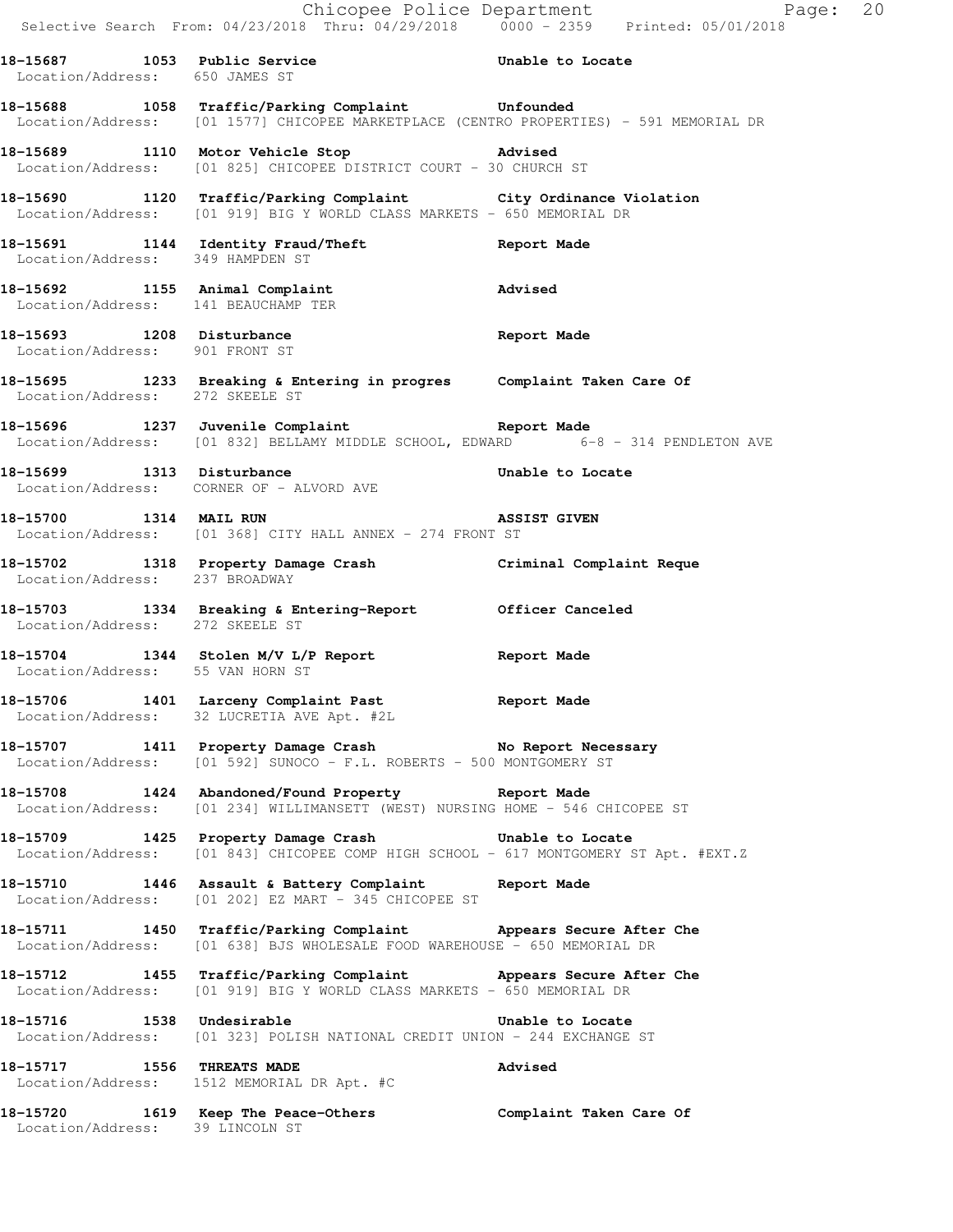**18-15719 1621 Traffic/Parking Complaint Advised**  Location/Address: 172 CHAPEL ST **18-15721 1637 Suspicious Person Unable to Locate**  Location/Address: 26 RIVERPARK AVE **18-15723 1644 Neighbor/Landlord Dispute Report Made**  Location/Address: 32 EMERALD ST **18-15725 1714 Suspicious Person Advised**  Location/Address: 16 CENTER ST @ 299 EXCHANGE ST **18-15727 1723 Traffic/Parking Complaint Unable to Locate**  Location/Address: [01 78] CHICOPEE SELF STORAGE - 657 MEADOW ST **18-15728 1723 Traffic/Parking Complaint M/V Citation Issued**  Location/Address: MARGARET ST 18-15729 1731 Service of a Summons SERVED IN HAND Location/Address: [01 39] MAC ARTHUR TERRACE APARTMENTS - 70 BROADWAY Apt. #86 **18-15732 1746 Traffic/Parking Complaint Complaint Taken Care Of**  Location/Address: 63 EMMET ST **18-15734 1748 Public Service Complaint Taken Care Of**  Location/Address: 738 CHICOPEE ST @ 11 WHITMAN ST **18-15738 1853 Shoplifter Complaint Taken Care Of**  Location/Address: [01 1272] FAMILY DOLLAR #1972 - 209 EXCHANGE ST **18-15739 1901 Motor Vehicle Stop Advised**  Location/Address: 1327 MEMORIAL DR **18-15740 1906 Assist Ambulance ASSIST GIVEN**  Location/Address: [01 497] MOTEL 6 - 36 JOHNNY CAKE HOLLOW RD Apt. #211 **18-15741 1911 Disturbance Advised**  Location/Address: [01 368] CITY HALL ANNEX - 274 FRONT ST **18-15743 1913 Motor Vehicle Stop Advised**  Location/Address: 353 COLLEGE ST **18-15745 1926 Undesirable Unable to Locate**  Location/Address: 238 EXCHANGE ST **18-15748 1956 Property Damage Crash Report Made**  Location/Address: 3 MONTGOMERY ST @ 31 GRATTAN ST **18-15749 2005 Stolen M/V L/P Report Complaint Taken Care Of**  Location/Address: [01 1658] THE APARTMENTS AT AMES PRIVILEGE - 1 SPRINGFIELD ST **18-15750 2013 Drug Overdose Report Made**  Location/Address: 16 DALLAIRE AVE **18-15751 2021 Traffic/Parking Complaint Unable to Locate**  Location/Address: 306 MANDALAY RD **18-15752 2035 Breaking & Entering in progres Arrest**  Location/Address: 292 GROVE ST **18-15754 2051 Undesirable Unable to Locate**  Location/Address: [01 328] SAMS CONVENIENCE STORE - 147 BROADWAY **18-15756 2108 Assault & Battery Complaint Report Made**  Location/Address: [01 1933] SHELL FOOD MART - 197 GROVE ST **18-15755 2112 Motor Vehicle Stop Advised**  Location/Address: ARMORY DR @ FANJOY DR **18-15757 2132 Property Damage Crash Report Made**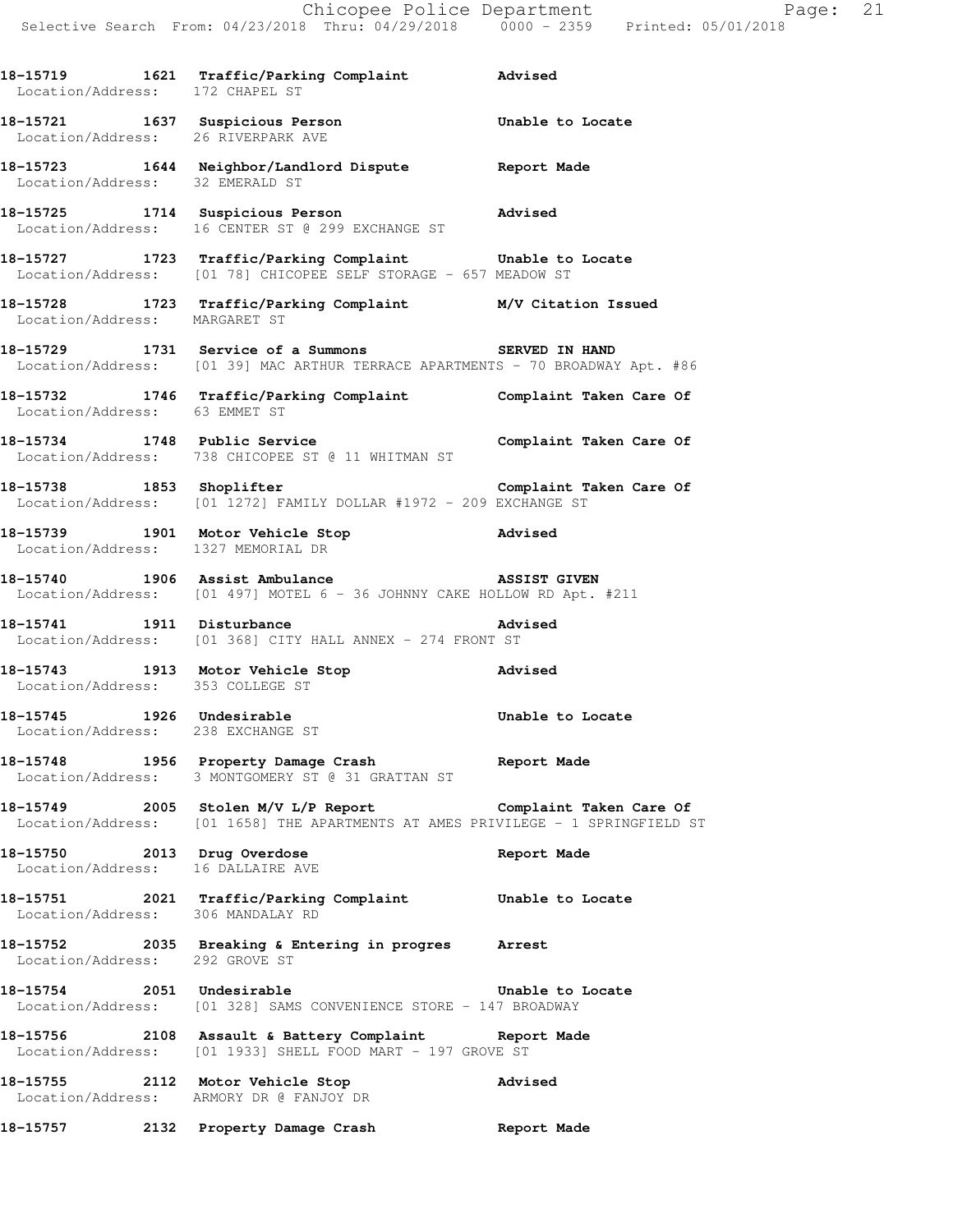|                                                              | Chicopee Police Department<br>Selective Search From: 04/23/2018 Thru: 04/29/2018 0000 - 2359 Printed: 05/01/2018                                  |                         |
|--------------------------------------------------------------|---------------------------------------------------------------------------------------------------------------------------------------------------|-------------------------|
|                                                              | Location/Address: [01 938] HOME DEPOT - 655 MEMORIAL DR                                                                                           |                         |
|                                                              | 18-15758 2136 Assist Fire 20136 ASSIST GIVEN ASSIST GIVEN                                                                                         |                         |
|                                                              | 18-15759 2214 Traffic/Parking Complaint Advised<br>Location/Address: 89 THADDEUS ST Apt. #`                                                       |                         |
|                                                              | 18-15760 2218 Disturbance<br>Location/Address: 43 ASINOF AVE Apt. #2FL                                                                            | Advised                 |
|                                                              | 18-15763 2305 Property Damage Crash Report Made<br>Location/Address: 227 CENTER ST @ 5 HAMPDEN ST                                                 |                         |
| For Date: $04/28/2018$ - Saturday                            |                                                                                                                                                   |                         |
|                                                              | 18-15766 0026 Suspicious Person advised<br>Location/Address: 76 MARGUERITE ST                                                                     |                         |
|                                                              | 18-15768 0039 Disturbance Complaint Taken Care Of<br>Location/Address: [01 168] ROLLIN ROC TAVERN - 258 EXCHANGE ST                               |                         |
| Location/Address: 30 CENTER ST                               | 18-15769 0044 Public Service ASSIST GIVEN                                                                                                         |                         |
|                                                              | 18-15770 0047 Drug Overdose 1988 and Report Made<br>Location/Address: [01 276] SUNOCO A PLUS MINI MART - 1031 CHICOPEE ST                         |                         |
|                                                              | 18-15771 0055 Motor Vehicle Stop 30 Advised<br>Location/Address: [01 425] ELKS, FRATERNAL ORDERS OF - 431 GRANBY RD                               |                         |
|                                                              | 18-15775 0122 Assist Ambulance ASSIST GIVEN<br>Location/Address: [01 808] CHICOPEE ORAL HEALTH - 2 SPRINGFIELD ST Apt. #110                       |                         |
|                                                              | 18-15778 0128 Traffic/Parking Complaint Complaint Taken Care Of Location/Address: 103 CHAPEL ST                                                   |                         |
|                                                              | 18-15783 0138 Disturbance<br>Location/Address: 375 HAMPDEN ST @ 18 ATWATER ST                                                                     | Complaint Taken Care Of |
| Location/Address: 13 BEVERLY ST                              | 18-15788 0150 Assist Ambulance ASSIST GIVEN                                                                                                       |                         |
| 18-15792 0205 Disturbance<br>Location/Address: 70 STONINA DR |                                                                                                                                                   | Complaint Taken Care Of |
|                                                              | 18-15797 0225 Transport Service <b>Transport Transport complete</b><br>Location/Address: [07] HAMPDEN COUNTY SHERIFFS DEPARTMENT - 627 RANDALL RD |                         |
|                                                              | 18-15799 0233 Personal Injury Crash 18-15799 Neport Made<br>Location/Address: VICTORY LANE AUTOMOTIVE - 401 HAMPDEN ST                            |                         |
|                                                              | 18-15803 0258 Suspicious M/V Complaint Taken Care Of<br>Location/Address: [01 653] DOLLAR GENERAL - 1968 MEMORIAL DR                              |                         |
|                                                              | 18-15812 0424 Suspicious M/V<br>Location/Address: 14 VICTORIA PARK                                                                                | Advised                 |
| Location/Address: 27 ADAMS ST                                | 18-15814 0443 Undesirable                                                                                                                         | Complaint Taken Care Of |
|                                                              | 18-15819 0536 Public Service<br>Location/Address: 54 MITCHELL DR                                                                                  | Complaint Taken Care Of |
|                                                              | 18-15820 0545 Motor Vehicle Stop Advised<br>Location/Address: [01 849] RIVERS PARK - 19 ALDEN ST                                                  |                         |
| 18-15824 0619 Drug Overdose                                  | Location/Address: 2 SPRINGFIELD ST Apt. #206                                                                                                      | Report Made             |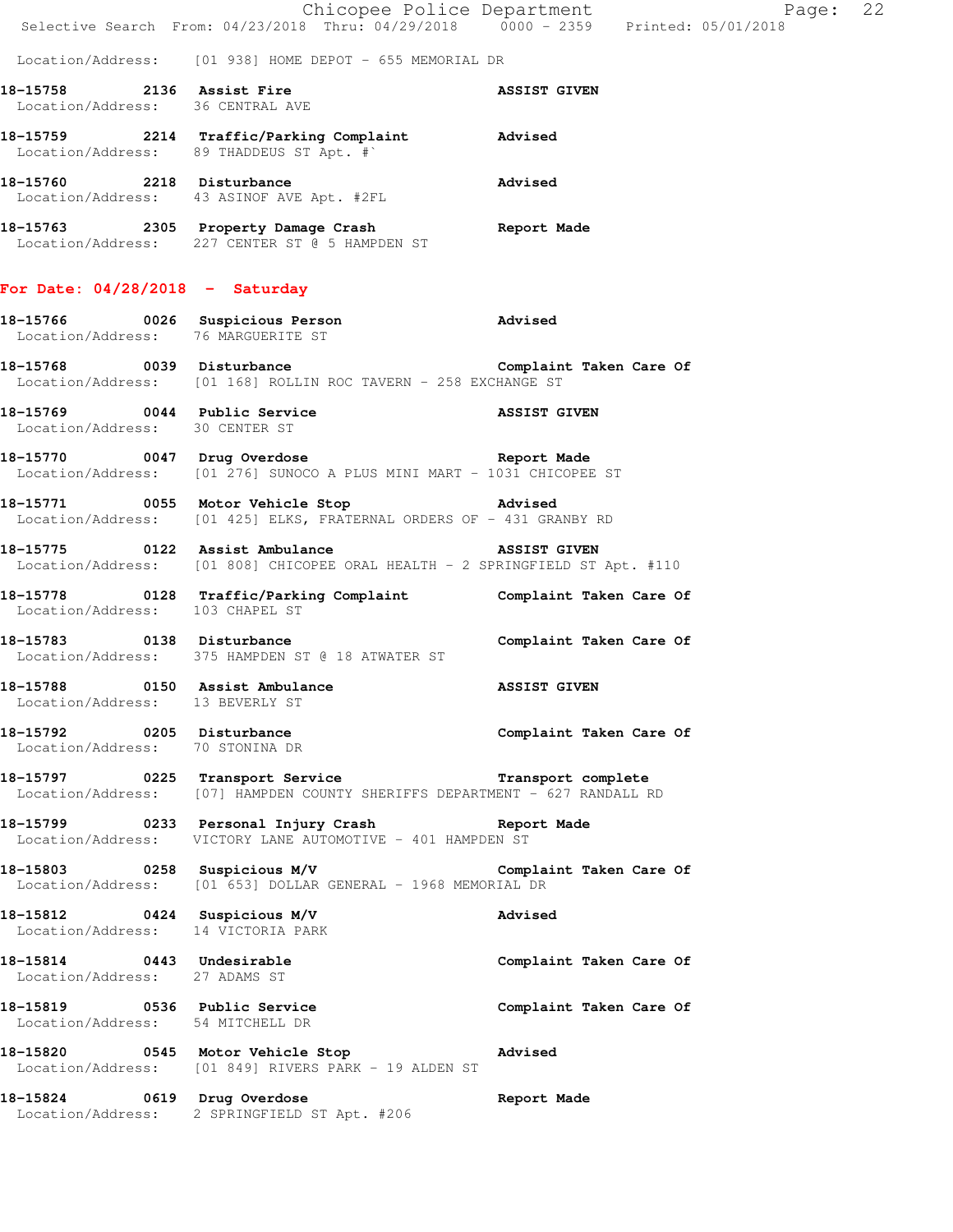|                                                                | E Chicopee Police Department<br>Selective Search From: 04/23/2018 Thru: 04/29/2018 0000 - 2359 Printed: 05/01/2018                                         | Page: 23     |
|----------------------------------------------------------------|------------------------------------------------------------------------------------------------------------------------------------------------------------|--------------|
|                                                                | 18-15825 0630 Public Service 2011 2011 2021<br>Location/Address: [01 1065] CHICOPEE HIGH SCHOOL - 820 FRONT ST                                             |              |
|                                                                | 18-15827 0651 Motor Vehicle Stop M/V Citation Issued<br>Location/Address: CHICOPEE ST @ PENDEXTER AVE                                                      |              |
|                                                                | 18-15828 0655 Traffic/Parking Complaint Complaint Taken Care Of Location/Address: 103 CHAPEL ST                                                            |              |
|                                                                | 18-15829 0718 Check The Well Being Complaint Taken Care Of Location/Address: 280 FRONT ST                                                                  |              |
|                                                                | 18-15830 0722 Suspicious Person Arrest<br>Location/Address: 2 SPRINGFIELD ST                                                                               |              |
|                                                                | 18-15832 0819 Traffic/Parking Complaint Appears Secure After Che<br>Location/Address: [01 1272] FAMILY DOLLAR #1972 - 209 EXCHANGE ST                      |              |
|                                                                | 18-15833 0822 Car Wash 18-15833 Complaint Taken Care Of<br>Location/Address: [01 448] SOFT TOUCH AUTO WASH - 1469 GRANBY RD                                |              |
|                                                                | 18-15834 0822 Traffic/Parking Complaint Complaint Taken Care Of<br>Location/Address: [01 670] CUMBERLAND FARMS - 1061 MEMORIAL DR                          |              |
| 18-15836 0823 Man Down                                         | <b>ASSIST GIVEN</b><br>Location/Address: [01 644] STOP & SHOP SUPERMARKET - 672 MEMORIAL DR                                                                |              |
|                                                                | 18-15837 0827 Undesirable 2008 advised<br>Location/Address: OUR FATHER'S HOUSE - 938 CHICOPEE ST                                                           |              |
|                                                                | 18-15838 0828 Traffic/Parking Complaint Unable to Locate<br>Location/Address: [01 323] POLISH NATIONAL CREDIT UNION - 244 EXCHANGE ST                      |              |
| Location/Address: 72 ROSS AVE                                  | 18-15840 0839 Traffic/Parking Complaint Unable to Locate                                                                                                   |              |
|                                                                | 18-15842 0848 Public Service<br>Location/Address: [01 839] STEFANIK SCHOOL, GENERAL. JOHN J. K-5 - 720 MEADOW ST                                           | ASSIST GIVEN |
|                                                                | 18-15844 0902 Assist Ambulance <b>1888</b> ASSIST GIVEN<br>Location/Address: 84 SPRINGFIELD ST Apt. #3                                                     |              |
| 18-15847 0914 Public Service<br>Location/Address: 650 JAMES ST | Advised                                                                                                                                                    |              |
|                                                                | 18-15848 0918 Traffic/Parking Complaint Appears Secure After Che<br>Location/Address: [01 1554] EXPRESS INTERNET CENTER - 205 EXCHANGE ST                  |              |
|                                                                | 18-15851 0946 Suspicious Person<br>Location/Address: 16 CENTER ST @ 299 EXCHANGE ST                                                                        | Advised      |
|                                                                | 18-15854 1029 Personal Injury Crash 18-15854 Report Made<br>Location/Address: [01 56] WALGREENS - 583 JAMES ST                                             |              |
|                                                                | 18-15857 1058 Traffic/Parking Complaint City Ordinance Violation<br>Location/Address: [01 1577] CHICOPEE MARKETPLACE (CENTRO PROPERTIES) - 591 MEMORIAL DR |              |
|                                                                | 18-15858 1111 Traffic/Parking Complaint Appears Secure After Che<br>Location/Address: [01 638] BJS WHOLESALE FOOD WAREHOUSE - 650 MEMORIAL DR              |              |
|                                                                | 18-15859 1114 Traffic/Parking Complaint Appears Secure After Che<br>Location/Address: [01 919] BIG Y WORLD CLASS MARKETS - 650 MEMORIAL DR                 |              |
|                                                                | 18-15861 1144 Abandoned/Found Property Report Made<br>Location/Address: [01 792] CENTER AUTO PARTS - 651 CENTER ST                                         |              |
|                                                                | 18-15863 1200 Motor Vehicle Stop M/V Citation Issued<br>Location/Address: [01 894] INTERSTATE TOWING - 1660 WESTOVER RD                                    |              |
|                                                                | 18-15864 1203 Motor Vehicle Stop M/V Citation Issued<br>Location/Address: 19 WHEATLAND AVE @ 806 FRONT ST                                                  |              |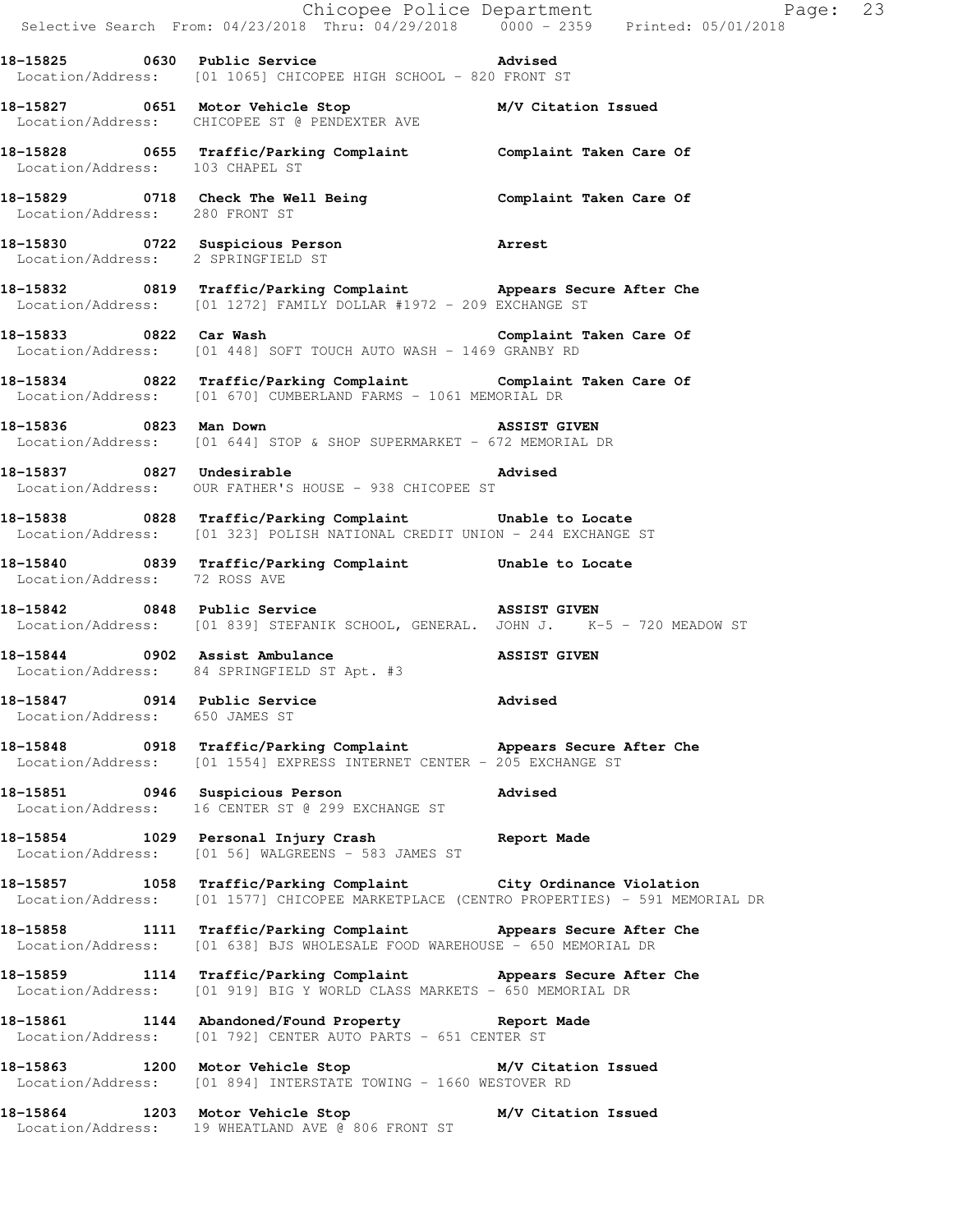**18-15867 1226 Loud Music Unable to Locate**  Location/Address: 55 EMPIRE ST Apt. #19 **18-15868 1229 Disabled Motor Vehicle Officer Canceled**  Location/Address: 1231 MEMORIAL DR @ 59 JAMROG DR **18-15871 1255 Disturbance Advised**  Location/Address: 299 EXCHANGE ST @ 16 CENTER ST **18-15872 1307 Property Damage Crash Report Made**  Location/Address: [01 1844] NUNEZ TAX SERVICE - 28 MONTGOMERY ST **18-15874 1326 Drug/Narcotic Activity Unable to Locate**  Location/Address: [01 728] MCDONALDS - 1460 MEMORIAL DR 18-15875 1330 Prisoner Lunch **Complaint Taken Care Of**  Location/Address: [01 413] FALLS PIZZA - 103 MAIN ST **18-15876 1334 Property Damage Crash Unfounded**  Location/Address: [01 1390] DOLLAR TREE - 591 MEMORIAL DR Apt. #B **18-15878 1355 Traffic/Parking Complaint Appears Secure After Che**  Location/Address: [01 644] STOP & SHOP SUPERMARKET - 672 MEMORIAL DR **18-15879 1359 Traffic/Parking Complaint Appears Secure After Che**  Location/Address: [01 638] BJS WHOLESALE FOOD WAREHOUSE - 650 MEMORIAL DR **18-15881 1401 Traffic/Parking Complaint Appears Secure After Che**  Location/Address: [01 919] BIG Y WORLD CLASS MARKETS - 650 MEMORIAL DR **18-15882 1415 Motor Vehicle Stop Complaint Taken Care Of**  Location/Address: 107 MOREAU DR **18-15883 1454 Check The Well Being ASSIST GIVEN**  Location/Address: [01 361] CITGO, WYMAN - 451 GRATTAN ST **18-15884 1500 Abandoned/Found Property Report Made**  Location/Address: [02] BERKSHIRE AVE **18-15885 1500 Check The Well Being Unfounded**  Location/Address: 24 ALVORD AVE **18-15886 1507 Stolen M/V L/P Report ASSIST GIVEN**  Location/Address: 30 MYRTLE ST **18-15887 1514 Motor Vehicle Stop M/V Citation Issued**  Location/Address: 137 ARCADE ST @ 555 MCKINSTRY AVE **18-15888 1539 Car Wash Advised**  Location/Address: [01 448] SOFT TOUCH AUTO WASH - 1469 GRANBY RD **18-15889 1540 Assault & Battery Complaint ASSIST GIVEN**  Location/Address: 194 ST JAMES AVE @ 17 EDMUND ST **18-15890 1558 Car Wash Complaint Taken Care Of**  Location/Address: [01 448] SOFT TOUCH AUTO WASH - 1469 GRANBY RD **18-15891 1605 Traffic/Parking Complaint Complaint Taken Care Of**  Location/Address: 627 GRATTAN ST @ 13 EDWARD ST **18-15892 1608 Check The Well Being Unable to Locate**  Location/Address: [01 379] PEOPLES BANK - 610 MEMORIAL DR **18-15893 1609 Car Wash Complaint Taken Care Of**  Location/Address: [01 448] SOFT TOUCH AUTO WASH - 1469 GRANBY RD **18-15894 1615 Motor Vehicle Stop Criminal Complaint Reque**  Location/Address: 72 TRILBY AVE **18-15897 1635 Service of a Summons NOT SERVED**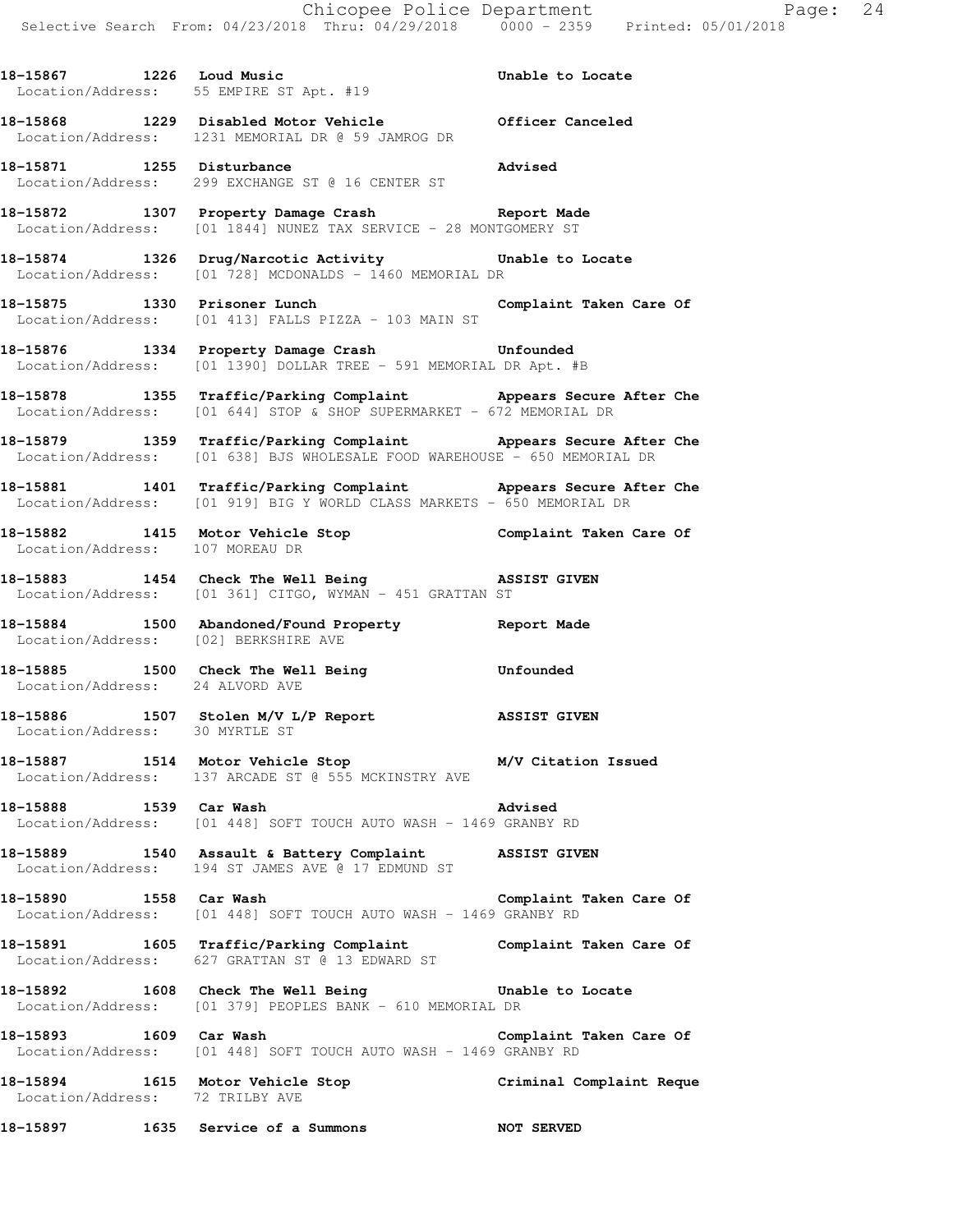|                                  | 18-15939 0027 Transport Service                                                                                                 | Transport complete      |
|----------------------------------|---------------------------------------------------------------------------------------------------------------------------------|-------------------------|
| For Date: $04/29/2018$ - Sunday  |                                                                                                                                 |                         |
|                                  | 18-15932 2318 Shoplifter<br>Location/Address: [01 1191] WALMART - 591 MEMORIAL DR                                               | Complaint Taken Care Of |
|                                  | 18-15931 2308 Violation Harassment Order Advised<br>Location/Address: 45 LAFAYETTE ST Apt. #2                                   |                         |
| Location/Address: 110 CHURCH ST  | 18-15930 2225 Drug/Narcotic Activity 6 Report Made                                                                              |                         |
|                                  | 18-15929 2221 Assist Fire<br>Location/Address: 88 EASTERN DR @ 172 CRESCENT DR                                                  | ASSIST GIVEN            |
| 18-15928 2217 Undesirable        | Arrest<br>Location/Address: [01 1272] FAMILY DOLLAR #1972/HOLYOKE HOSPITAL - 209 EXCHANGE ST                                    |                         |
|                                  | 18-15927 2151 DPW/CELD/WATER NOTIFIED Advised<br>Location/Address: 1521 MEMORIAL DR @ 9 KEDDY BLVD                              |                         |
| 18-15926 2144 Public Service     | Location/Address: [01 682] DAIRY QUEEN - 1535 MEMORIAL DR                                                                       | <b>ASSIST GIVEN</b>     |
|                                  | 18-15923 2036 Disabled Motor Vehicle ASSIST GIVEN<br>Location/Address: [01 37] FIRST CENTRAL BAPTIST CHURCH - 50 BROADWAY       |                         |
|                                  | Location/Address: [01 425] ELKS, FRATERNAL ORDERS OF - 431 GRANBY RD                                                            |                         |
|                                  | Location/Address: 55 STEDMAN ST<br>18-15922 2030 Property Damage Crash Report Made                                              |                         |
|                                  | Location/Address: [01 1191] WALMART - 591 MEMORIAL DR<br>18-15921 2016 Loud Music Unfounded                                     |                         |
|                                  | 18-15920 2009 Larceny Complaint Past Report Made                                                                                |                         |
|                                  | 18-15919 1947 Check The Well Being Thable to Locate<br>Location/Address: [01 958] PION PONTIAC (BOB) - 333 MEMORIAL DR          |                         |
|                                  | 18-15916 1937 Undesirable 18-15916 Report Made<br>Location/Address: [01 1147] MUNICH HAUS - 13 CENTER ST                        |                         |
|                                  | 18-15915 1935 Shoplifter and the Report Made<br>Location/Address: [01 1153] AUTO ZONE - 1360 MEMORIAL DR                        |                         |
|                                  | 18-15913 1858 Assist Ambulance 18-15913 ASSIST GIVEN<br>Location/Address: 288 MEADOW ST @ 95 THOMAS ST                          |                         |
| Location/Address: LEMUEL AVE     | 18-15912 1847 Traffic/Parking Complaint Advised                                                                                 |                         |
|                                  | Location/Address: [01 637] FRIENDLYS ICE CREAM CORP - 529 MEMORIAL DR                                                           |                         |
|                                  | Location/Address: [01 276] SUNOCO A PLUS MINI MART - 1031 CHICOPEE ST<br>18-15911 1835 Motor Vehicle Stop 318-15911             |                         |
| Location/Address: 17 FANWOOD AVE | 18-15909 1825 Check The Well Being Complaint Taken Care Of                                                                      |                         |
|                                  | 18-15908 1823 Check The Well Being 38SIST GIVEN                                                                                 |                         |
| Location/Address: BRITTON ST     | 18-15906 1754 Traffic/Parking Complaint Unable to Locate                                                                        |                         |
|                                  | 18-15903 1721 Check The Well Being 3 assisted other Agency<br>Location/Address: [01 825] CHICOPEE DISTRICT COURT - 30 CHURCH ST |                         |
|                                  | Location/Address: 18 BEMIS AVE Apt. #1L                                                                                         |                         |
|                                  | E Chicopee Police Department<br>Selective Search From: 04/23/2018 Thru: 04/29/2018 0000 - 2359 Printed: 05/01/2018              | Page: 25                |

Location/Address: [04] BEECH ST @ HOLYOKE HOSPITAL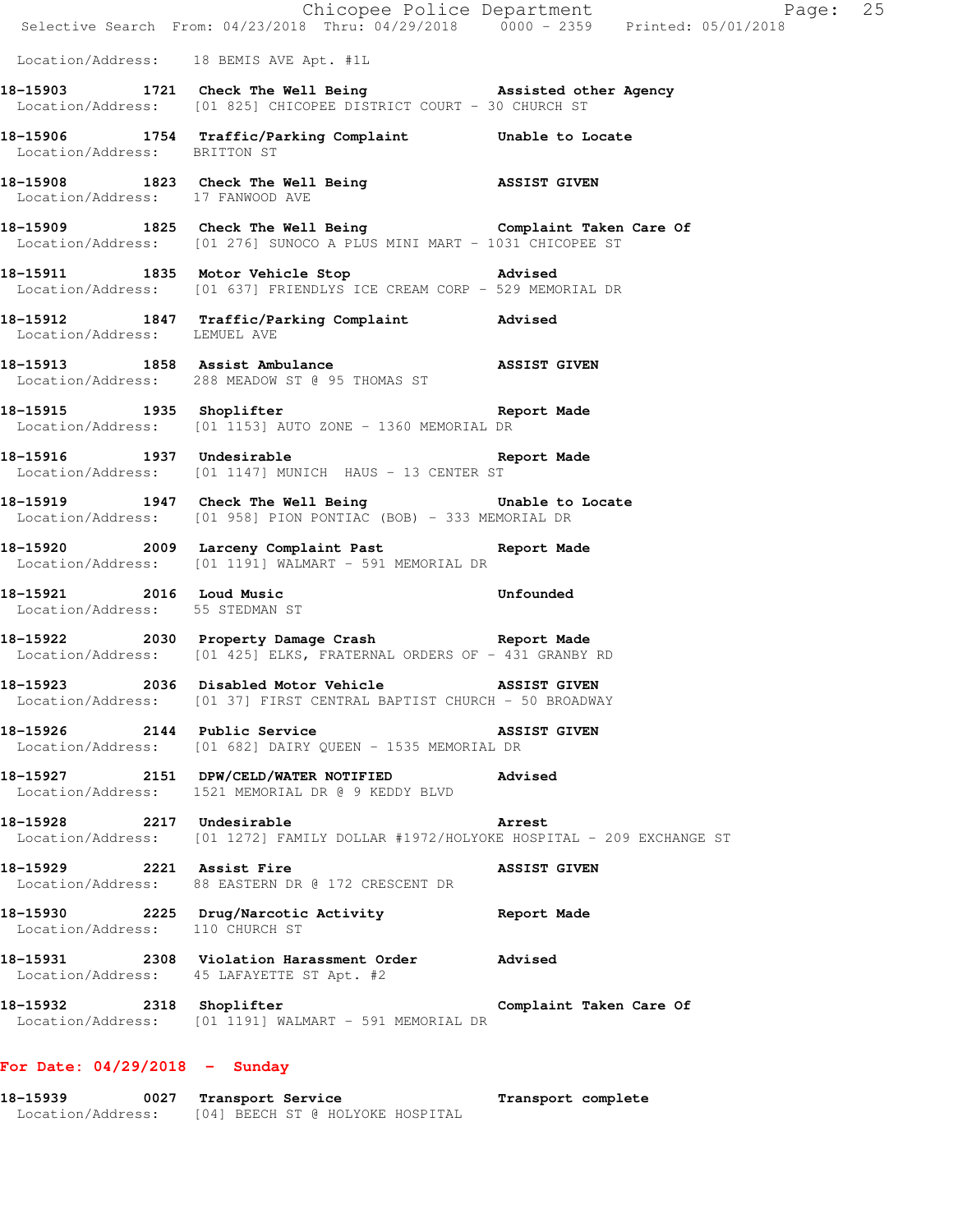|                                                                 | E Chicopee Police Department<br>Selective Search From: 04/23/2018 Thru: 04/29/2018 0000 - 2359 Printed: 05/01/2018                                            | Page: 26                |  |
|-----------------------------------------------------------------|---------------------------------------------------------------------------------------------------------------------------------------------------------------|-------------------------|--|
|                                                                 | 18-15938 0028 Traffic/Parking Complaint City Ordinance Violation<br>Location/Address: MARGARET ST                                                             |                         |  |
|                                                                 | 18-15943 0043 Disturbance and Marised<br>Location/Address: [01 2056] SMOC - 52 LINCOLN ST                                                                     |                         |  |
|                                                                 | 18-15948 0105 Fireworks Complaint Report Made<br>Location/Address: 60 MELLINGER LN                                                                            |                         |  |
|                                                                 | 18-15949 0107 Traffic/Parking Complaint No Report Necessary<br>Location/Address: EAST MAIN ST                                                                 |                         |  |
|                                                                 |                                                                                                                                                               |                         |  |
|                                                                 | 18-15953 0127 Motor Vehicle Stop M/V Citation Issued<br>Location/Address: [01 82] COUNTRY POST INC. - 771 BURNETT RD                                          |                         |  |
|                                                                 | 18-15954 0132 Traffic/Parking Complaint Complaint Taken Care Of<br>Location/Address: [01 792] CENTER AUTO PARTS - 651 CENTER ST                               |                         |  |
| Location/Address: 7 PARK ST Apt. #1FL                           | 18-15957 0150 Assault & Battery Complaint Report Made                                                                                                         |                         |  |
|                                                                 | 18-15963 0214 Larceny Complaint Past Advised<br>Location/Address: [01 882] VIEW STREET TAVERN - 13 VIEW ST                                                    |                         |  |
| Location: HOLYOKE HOSPITAL                                      | 18-15966 0222 Transport Service <b>18-15966</b> Transport complete                                                                                            |                         |  |
|                                                                 | 18-15970 0250 Check The Well Being <b>Exercise Constant</b> Arrest<br>Location/Address: [01 1160] CHICOPEE LIBRARY-EMILY PARTYKA CENTER BRANCH - 449 FRONT ST |                         |  |
| Location/Address: GRATTAN ST                                    | 18-15973 0259 Assault & Battery Complaint Report Made                                                                                                         |                         |  |
| Location/Address: 27 LINDA AVE                                  | 18-15978 0335 Assist Other Police Department Unable to Locate                                                                                                 |                         |  |
|                                                                 | 18-15983 0415 Suspicious Person Movised Location/Address: LUDGER AVE @ ARCADE ST                                                                              |                         |  |
| Location/Address: 132 FRONTENAC ST                              | 18-15998 0605 Property Damage Crash                                                                                                                           | Report Made             |  |
|                                                                 | 18-16008 0647 Service of a Summons<br>Location/Address: 267 CHICOPEE ST Apt. #5B                                                                              | Unable to Locate        |  |
| 18-16009 0658 Public Service<br>Location/Address: 110 CHURCH ST |                                                                                                                                                               | Complaint Taken Care Of |  |
|                                                                 | 18-16012 		 0722 Suspicious M/V 		 Unable to Locate<br>Location/Address: [01 297] BUFFALO CLUB - 333 JAMES ST                                                 |                         |  |
|                                                                 | 18-16018 0740 Motor Vehicle Stop<br>Location/Address: 600 FULLER RD @ 41 BASKIN DR                                                                            | Advised                 |  |
| Location/Address: 344 SHAWINIGAN DR                             | 18-16019 0813 Motor Vehicle Stop 31 Advised                                                                                                                   |                         |  |
|                                                                 | 18-16020 0813 Traffic/Parking Complaint Complaint Taken Care Of<br>Location/Address: [01 670] CUMBERLAND FARMS - 1061 MEMORIAL DR                             |                         |  |
| Location/Address: 72 ROSS AVE                                   | 18-16021 0832 Traffic/Parking Complaint Unable to Locate                                                                                                      |                         |  |
| Location/Address: 102 FELIX ST                                  | 18-16022 0847 Drug/Narcotic Activity Complaint Taken Care Of                                                                                                  |                         |  |
|                                                                 | 18-16023 0849 Investigation/Traffic <b>18-16023</b> Unable to Locate Location/Address: 50 WEST ST                                                             |                         |  |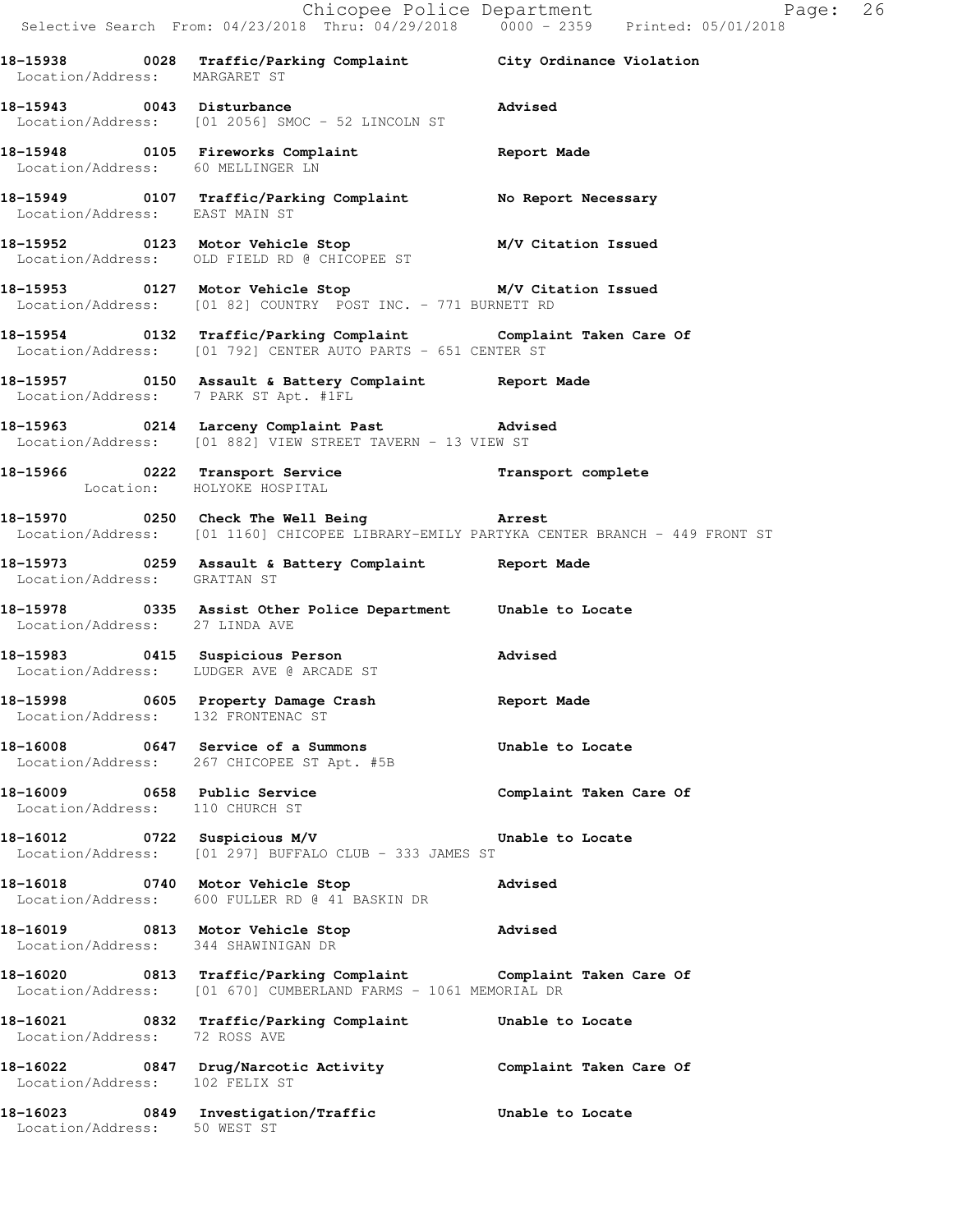18-16024 0850 Investigation/Traffic **Complaint Taken Care Of** 

Location/Address: [04] 424 WALNUT ST Apt. #3F

**18-16025 0851 Investigation/Traffic Complaint Taken Care Of**  Location/Address: [01 592] SUNOCO - F.L. ROBERTS - 500 MONTGOMERY ST **18-16026 0852 Investigation/Traffic Complaint Taken Care Of**  Location/Address: [02] 45 INGLEWOOD AVE **18-16028 0852 Investigation/Traffic Complaint Taken Care Of**  Location/Address: [04] 463 APPLETON ST **18-16027 0853 Investigation/Traffic Complaint Taken Care Of**  Location/Address: 64 CARPENTER AVE **18-16036 1044 Transport Service Transport complete**  Location: HAMDEN HOUSE OF CORRECTION **18-16039 1119 Service of a Summons NOT SERVED**  Location/Address: [01 204] TITOS AUTO SALES INC - 357 CHICOPEE ST **18-16043 1132 Motor Vehicle Stop M/V Citation Issued**  Location/Address: 1041 MEMORIAL DR @ 591 PENDLETON AVE **18-16044 1140 Motor Vehicle Stop M/V Citation Issued**  Location/Address: 1041 MEMORIAL DR @ 591 PENDLETON AVE **18-16041 1141 Traffic/Parking Complaint Advised**  Location/Address: [01 1191] WALMART - 591 MEMORIAL DR **18-16040 1142 Assist Ambulance ASSIST GIVEN**  Location/Address: [01 684] KNIGHTS OF COLUMBUS, FAIRVIEW - 1599 MEMORIAL DR 18-16042 1158 Public Service **Complaint Taken Care Of**  Location/Address: OLD FIELD RD @ CHICOPEE ST **18-16045 1200 Traffic/Parking Complaint Report Made**  Location/Address: 86 SIMONICH CIR **18-16047 1206 Disabled Motor Vehicle Complaint Taken Care Of**  Location/Address: [01 636] DENNYS - 467 MEMORIAL DR 18-16051 1248 Assist Ambulance **18-16051** Unable to Locate Location/Address: 1302 MEMORIAL DR **18-16053 1321 Abandoned M/V Complaint Taken Care Of**  Location/Address: 42 SIMONE RD **18-16054 1326 Abandoned/Found Property Report Made**  Location/Address: DAVIAU DR **18-16055 1329 Animal Complaint Report Made**  Location/Address: [01 382] FRUIT FAIR MARKET - 398 FRONT ST **18-16060 1410 Service of a Summons SERVED IN HAND**  Location/Address: 71 ROOSEVELT AVE **18-16061 1424 Service of a Summons NOT SERVED**  Location/Address: 222 HAMPDEN ST **18-16062 1425 Traffic/Parking Complaint Complaint Taken Care Of**  Location/Address: 11 SHERIDAN ST @ 121 MEMORIAL DR **18-16063 1444 Traffic/Parking Complaint Unfounded**  Location/Address: EAST STREET AVE **18-16064 1451 Traffic/Parking Complaint Appears Secure After Che**  Location/Address: [01 307] CHICOPEE CONVENIENCE MART - 201 EXCHANGE ST **18-16066 1452 Disturbance Complaint Taken Care Of**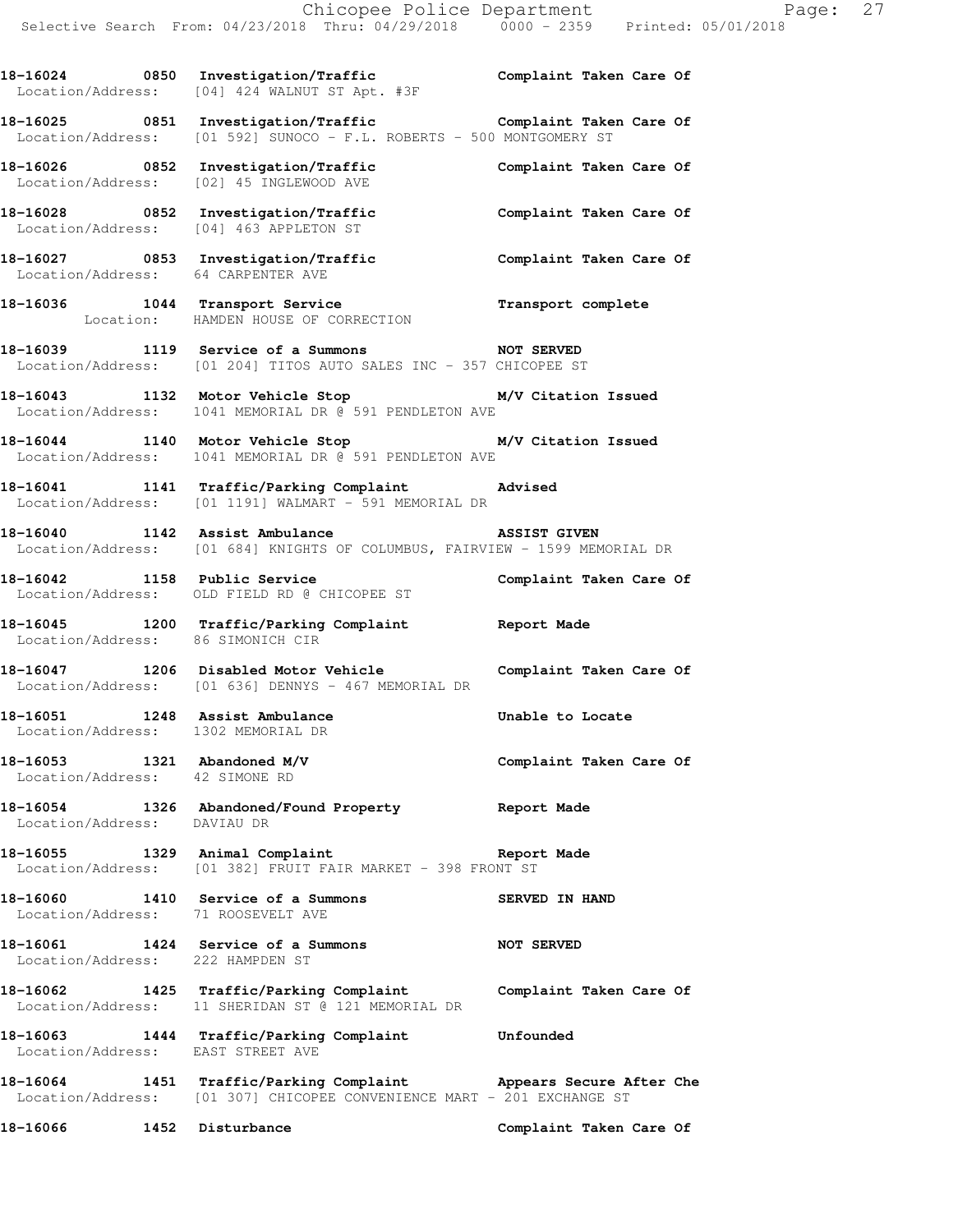|                                     | E Chicopee Police Department<br>Selective Search From: 04/23/2018 Thru: 04/29/2018 0000 - 2359 Printed: 05/01/2018           | Page: 28                   |  |
|-------------------------------------|------------------------------------------------------------------------------------------------------------------------------|----------------------------|--|
|                                     |                                                                                                                              |                            |  |
|                                     | Location/Address: [01 318] CABOT LIQUOR STORE INC - 220 EXCHANGE ST                                                          |                            |  |
|                                     | 18-16069 1512 Public Service<br>Location/Address: ABSOLUTE MOTORS - 245 EAST ST                                              | <b>Example 1</b> Unfounded |  |
|                                     | 18-16071 1526 Property Damage Crash Report Made<br>Location/Address: CHICOPEE ST @ CALL ST                                   |                            |  |
|                                     | 18-16072 1529 Abandoned 911 Call Call Unable to Locate<br>Location/Address: [01 541] CHICOPEE LAND FILL - 161 NEW LOMBARD RD |                            |  |
|                                     | 18-16073 1533 Assault & Battery Complaint Report Made<br>Location/Address: [01 163] RUMBLESEAT LOUNGE - 482 SPRINGFIELD ST   |                            |  |
|                                     | 18-16074 1548 Public Service Complaint Taken Care Of<br>Location/Address: [01 525] GRISE FUNERAL HOME - 280 SPRINGFIELD ST   |                            |  |
| Location/Address: 890 FRONT ST      | 18-16075 1605 Motor Vehicle Stop 318-16075                                                                                   |                            |  |
|                                     | 18-16079 1628 Animal Complaint Communicular Unable to Locate<br>Location/Address: [01 853] WISNIOWSKI PARK - 14 SPRUCE ST    |                            |  |
|                                     | 18-16080 1637 Service of a Summons NOT SERVED<br>Location/Address: [01 444] WESTOVER TRAILER PARK - 1246 GRANBY RD Apt. #65  |                            |  |
|                                     | 18-16081 1639 Suspicious Person Complaint Taken Care Of<br>Location/Address: [01 1147] MUNICH HAUS - 13 CENTER ST            |                            |  |
|                                     | 18-16083 1653 Service of a Summons NOT SERVED<br>Location/Address: 267B MEADOW ST Apt. #5                                    |                            |  |
|                                     | 18-16084 1653 Assist Ambulance ASSIST GIVEN<br>Location/Address: [01 561] POLEP, J. DISTR SERVICES - 705 MEADOW ST           |                            |  |
| Location/Address: 14 BURTON ST      | 18-16086 1655 Traffic/Parking Complaint City Ordinance Violation                                                             |                            |  |
| Location/Address: 83 MADISON ST     | 18-16087 1709 Assault & Battery Complaint Report Made                                                                        |                            |  |
|                                     | 18-16089 1725 Neighbor/Landlord Dispute Advised<br>Location/Address: 121 MADISON ST Apt. #3FL                                |                            |  |
| Location/Address: 270 NEW LUDLOW RD | 18-16090 1731 Motor Vehicle Stop 318-16090                                                                                   |                            |  |
|                                     | 18-16091 1732 Service of a Summons<br>Location/Address: 127 WARD ST                                                          | NOT SERVED                 |  |
| 18-16092 1752 Undesirable           | Location/Address: [01 1577] CHICOPEE MARKETPLACE (CENTRO PROPERTIES) - 591 MEMORIAL DR                                       | Advised                    |  |
|                                     | 18-16093 1758 Disturbance<br>Location/Address: [01 919] BIG Y WORLD CLASS MARKETS - 650 MEMORIAL DR                          | Advised                    |  |
| Location/Address: 23 COCHRAN ST     | 18-16094 1801 Animal Complaint 18-16094 Report Made                                                                          |                            |  |
| Location/Address: SOUTHWICK ST      | 18-16095 1809 Traffic/Parking Complaint Unfounded                                                                            |                            |  |
| Location/Address: 203 EAST MAIN ST  | 18-16096 1815 51a Check Child's Welfare ASSIST GIVEN                                                                         |                            |  |
|                                     | 18-16097 1816 Service of a Summons SERVED IN HAND<br>Location/Address: [01 204] TITOS AUTO SALES INC - 357 CHICOPEE ST       |                            |  |
|                                     | 18-16098 1818 Juvenile Complaint Advised<br>Location/Address: [01 558] CHICOPEE BOYS & GIRLS CLUB INC. - 580 MEADOW ST       |                            |  |